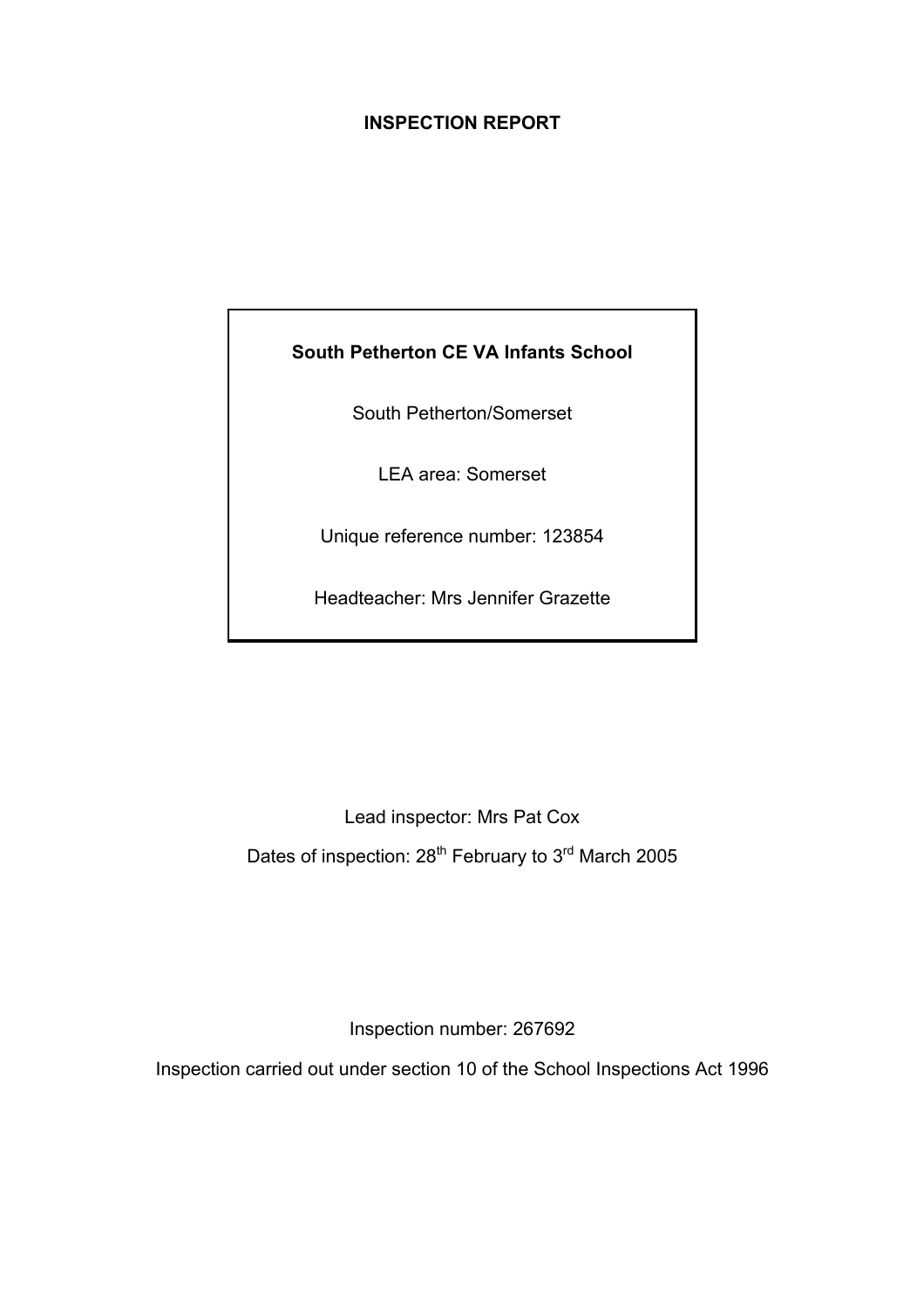© Crown copyright 2005

This report may be reproduced in whole or in part for non-commercial educational purposes, provided that all extracts quoted are reproduced verbatim without adaptation and on condition that the source and date thereof are stated.

Further copies of this report are obtainable from the school. Under the School Inspections Act 1996, the school must provide a copy of this report and/or its summary free of charge to certain categories of people. A charge not exceeding the full cost of reproduction may be made for any other copies supplied.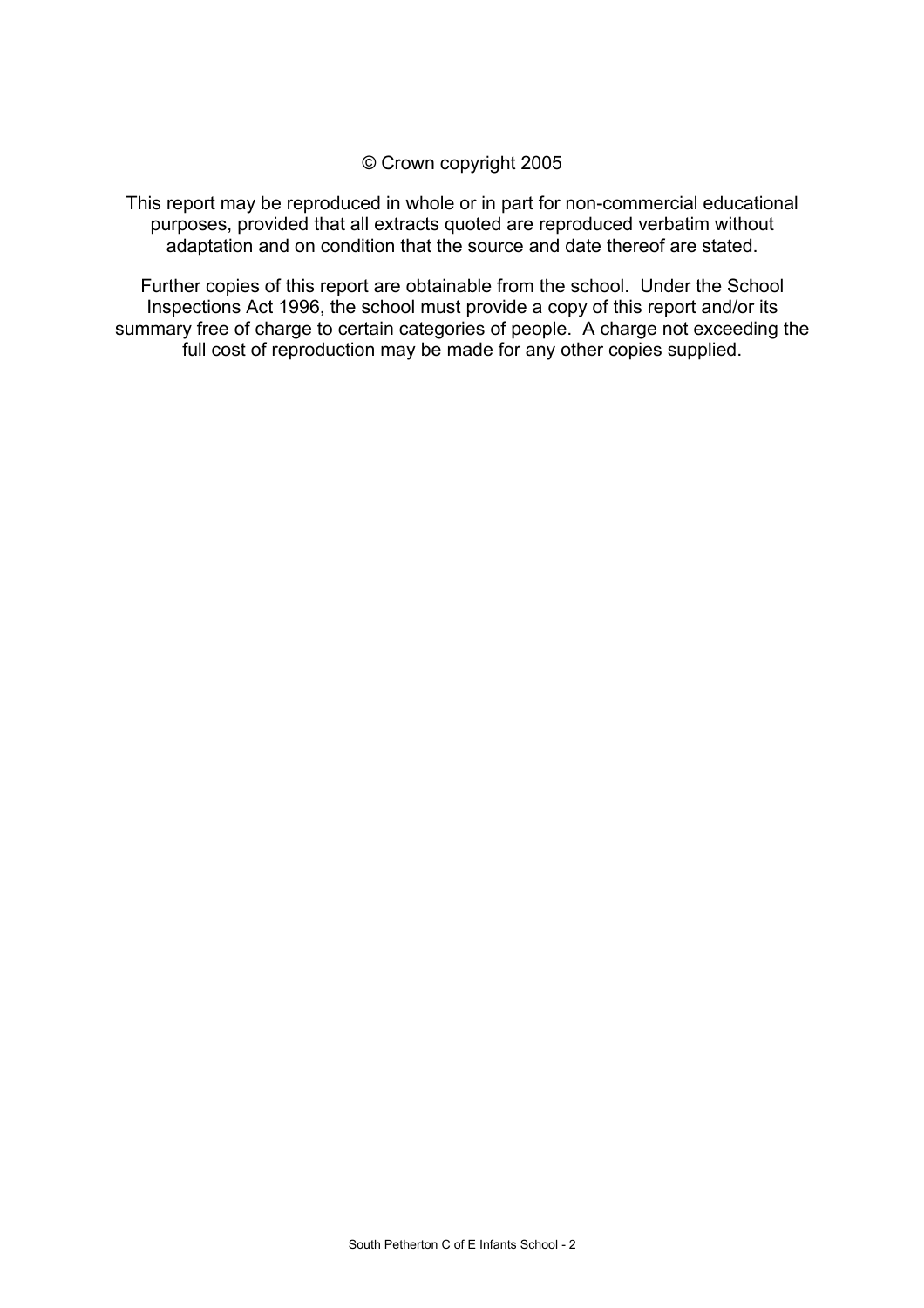# **INFORMATION ABOUT THE SCHOOL**

| Type of school:<br>School category:<br>Age range of pupils:<br>Gender of pupils: | Infant<br><b>Voluntary Aided</b><br>$4 - 7$<br>Mixed           |  |  |
|----------------------------------------------------------------------------------|----------------------------------------------------------------|--|--|
| Number on roll:                                                                  | 75                                                             |  |  |
| School address:                                                                  | <b>Church Path</b><br>Hele Lane<br>South Petherton<br>Somerset |  |  |
| Postcode:                                                                        | <b>TA13 5DY</b>                                                |  |  |
| Telephone number:<br>Fax number:                                                 | 01460 240750<br>01460 241316                                   |  |  |
| Appropriate authority:<br>οf<br>chair<br>Name<br>of<br>governors:                | The governing body<br>Mrs Sally Coad                           |  |  |
| Date<br>Ωf<br>inspection:                                                        | previous 11-May-1999                                           |  |  |

# **CHARACTERISTICS OF THE SCHOOL**

South Petherton CE VA Infant School is a small school in a village to the west of Yeovil. There are 75 pupils on roll between the ages of four and seven. About 12 per cent of pupils are entitled to free school meals, reflecting the average range of socioeconomic circumstances of their families. Seventeen per cent of pupils have been identified as having special educational needs, a proportion that is similar to the national picture. No pupil has a Statement of Special Educational Need. Most pupils are of white British ethnic backgrounds, a few being from mixed ethnic backgrounds, and almost all have English as their first language. The children's attainment on entry to the school varies from year to year, as is common with small schools, but overall is similar to others of their age. Although the proportion of girls and boys is fairly even in the reception class and Year 1, there are few girls in Year 2.

The school received a Healthy Schools Award in 2002 and Investors in People in 2004. It is currently working towards the standard for Dyslexia Friendly status and is taking part in the Primary Leadership Programme.

Religious education will be inspected separately by a diocesan inspection.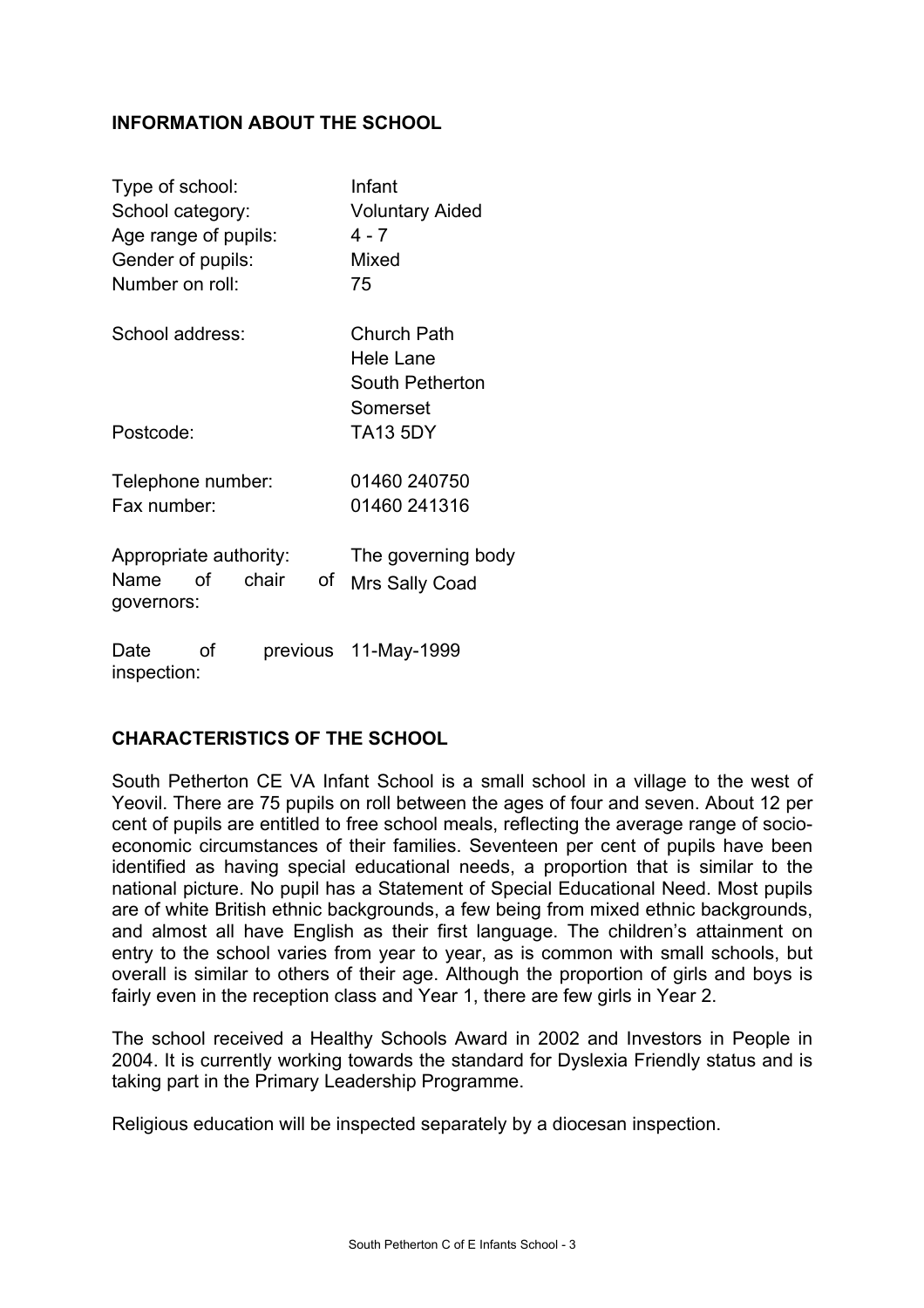# **INFORMATION ABOUT THE INSPECTION TEAM**

| Members of the inspection team |                    |                   | <b>Subject responsibilities</b>                                                                                                                            |
|--------------------------------|--------------------|-------------------|------------------------------------------------------------------------------------------------------------------------------------------------------------|
| 19178                          | Pat Cox            | Lead inspector    | English, science, information<br>and communication<br>technology, art and design,<br>design and technology, music,<br>English as an additional<br>language |
| 9399                           | <b>Roger Watts</b> | Lay inspector     |                                                                                                                                                            |
| 22657                          | Mark Madeley       | Team<br>inspector | Special educational<br>needs,<br>Foundation<br>Stage,<br>mathematics, geography,<br>history, physical education                                            |

The inspection contractor was:

 Altecq Inspections Limited 102 Bath Road Cheltenham GL53 7JX

Any concerns or complaints about the inspection or the report should be made initially to the contractor. The procedures are set out in the leaflet *'Complaining*  about Ofsted Inspections', which is available from Ofsted Publications Centre (telephone 07002 637833) or Ofsted's website (www.ofsted.gov.uk).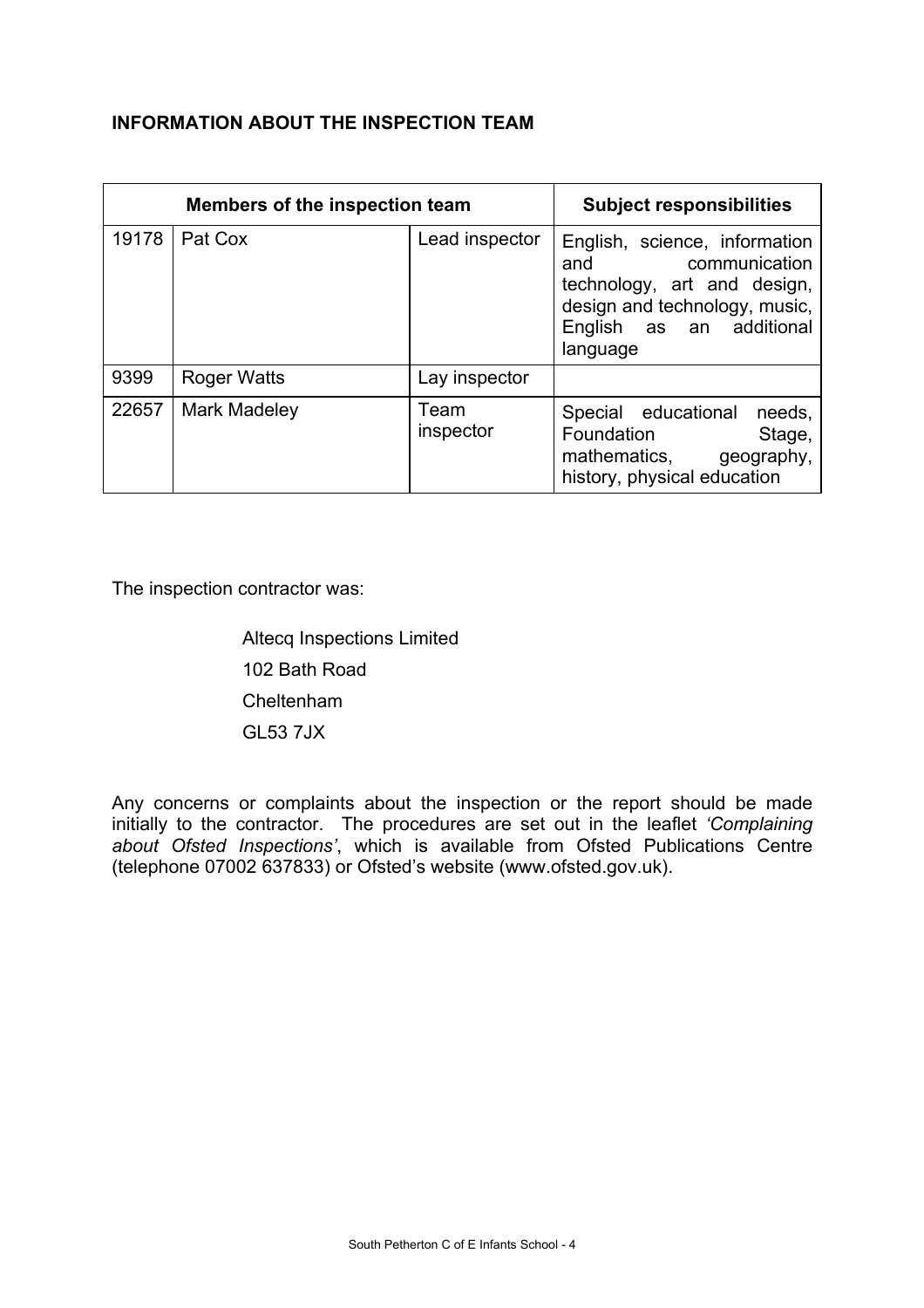# **REPORT CONTENTS**

|                                                                                                                         | Page |
|-------------------------------------------------------------------------------------------------------------------------|------|
| <b>PART A: SUMMARY OF THE REPORT</b>                                                                                    | 6    |
| <b>PART B: COMMENTARY ON THE MAIN INSPECTION FINDINGS</b>                                                               |      |
| <b>STANDARDS ACHIEVED BY PUPILS</b>                                                                                     | 8    |
| Standards achieved in areas of learning, subjects and courses<br>Pupils' attitudes, values and other personal qualities |      |
| <b>QUALITY OF EDUCATION PROVIDED BY THE SCHOOL</b>                                                                      | 10   |
| Teaching and learning                                                                                                   |      |
| The curriculum                                                                                                          |      |
| Care, guidance and support                                                                                              |      |
| Partnership with parents, other schools and the community                                                               |      |
| <b>LEADERSHIP AND MANAGEMENT</b>                                                                                        | 15   |
| <b>PART C: THE QUALITY OF EDUCATION IN AREAS OF LEARNING</b>                                                            |      |
| <b>AND SUBJECTS</b>                                                                                                     | 17   |
| AREAS OF LEARNING IN THE FOUNDATION STAGE                                                                               |      |
| <b>SUBJECTS IN KEY STAGE 1</b>                                                                                          |      |
| <b>PART D: SUMMARY OF THE MAIN INSPECTION JUDGEMENTS</b>                                                                | 25   |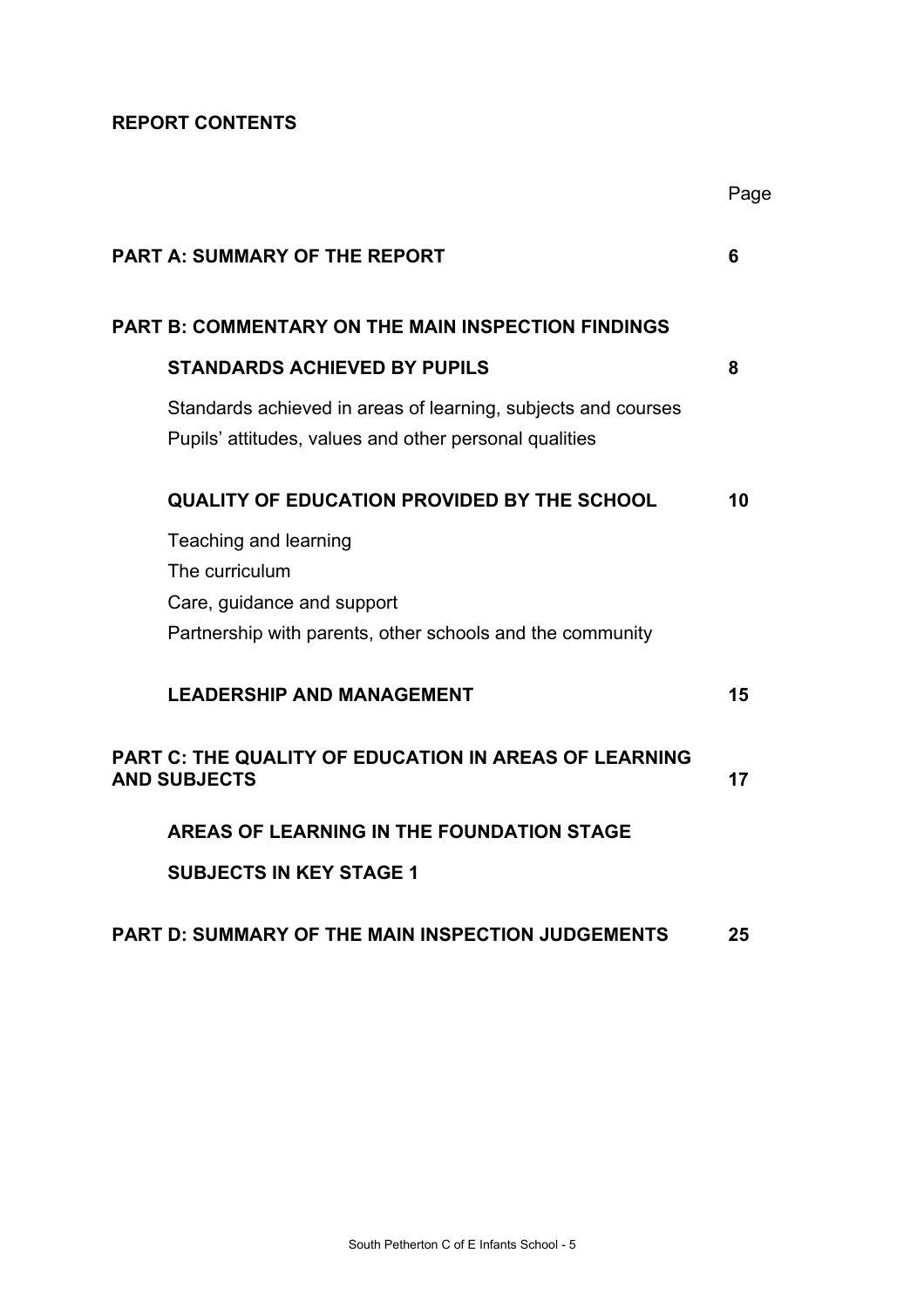# **PART A: SUMMARY OF THE REPORT**

## **OVERALL EVALUATION**

The school provides its pupils with a **satisfactory** standard of education. The pupils achieve satisfactorily in almost all subjects and do well in some. They behave well and have good attitudes to school. Teaching and learning and leadership, management and governance are satisfactory. The school provides satisfactory value for money.

#### **The school's main strengths and weaknesses are:**

- The pupils' achievement is good in history, geography and music but is unsatisfactory in information and communication technology.
- The pupils' achievement in science is good in Year 1.
- Time and assessment are not used well enough in the reception class.
- The pupils' personal development is provided for well and consequently they behave well and have good attitudes to school.
- The school does not use the information it has to track and evaluate the pupils' progress sufficiently.
- Provision for the pupils' welfare, health and safety is very good.
- The school has a very good partnership with the parents of its pupils and with the community.

The school has made satisfactory progress since it was inspected previously in May 1999, when there was a significant amount of unsatisfactory teaching and weaknesses in management, improvement planning and governance. These deficiencies have now been eliminated and classroom assistants are now fully briefed on their role in supporting groups and individual pupils. Behaviour and relationships have improved, as have links with parents.

# **STANDARDS ACHIEVED**

| <b>Results in National</b>                               |      | similar schools |      |      |
|----------------------------------------------------------|------|-----------------|------|------|
| Curriculum tests at the end<br>of Year 2, compared with: | 2002 | 2003            | 2004 | 2004 |
| reading                                                  |      |                 |      |      |
| writing                                                  |      |                 |      |      |
| mathematics                                              |      |                 |      |      |

*Key: A - well above average; B - above average; C - average; D - below average; E - well below average Similar schools are those with similar percentages of pupils eligible for free school meals.* 

Achievement is **satisfactory** overall. As is usual with small schools, the test results at the end of Year 2 tend to vary from year to year, depending on the proportion of pupils with special educational needs in the year group. While in 2003 they were well above the national average, the results in 2004 were similar to the national average and the results of similar schools in writing and mathematics but below those in reading. The teachers' assessments in science were also below the national average and those of similar schools. The trend of improvement over the past four years is above the national trend. While the more able pupils in the present Year 2 class are working at a higher level, the overall standards are below the national average in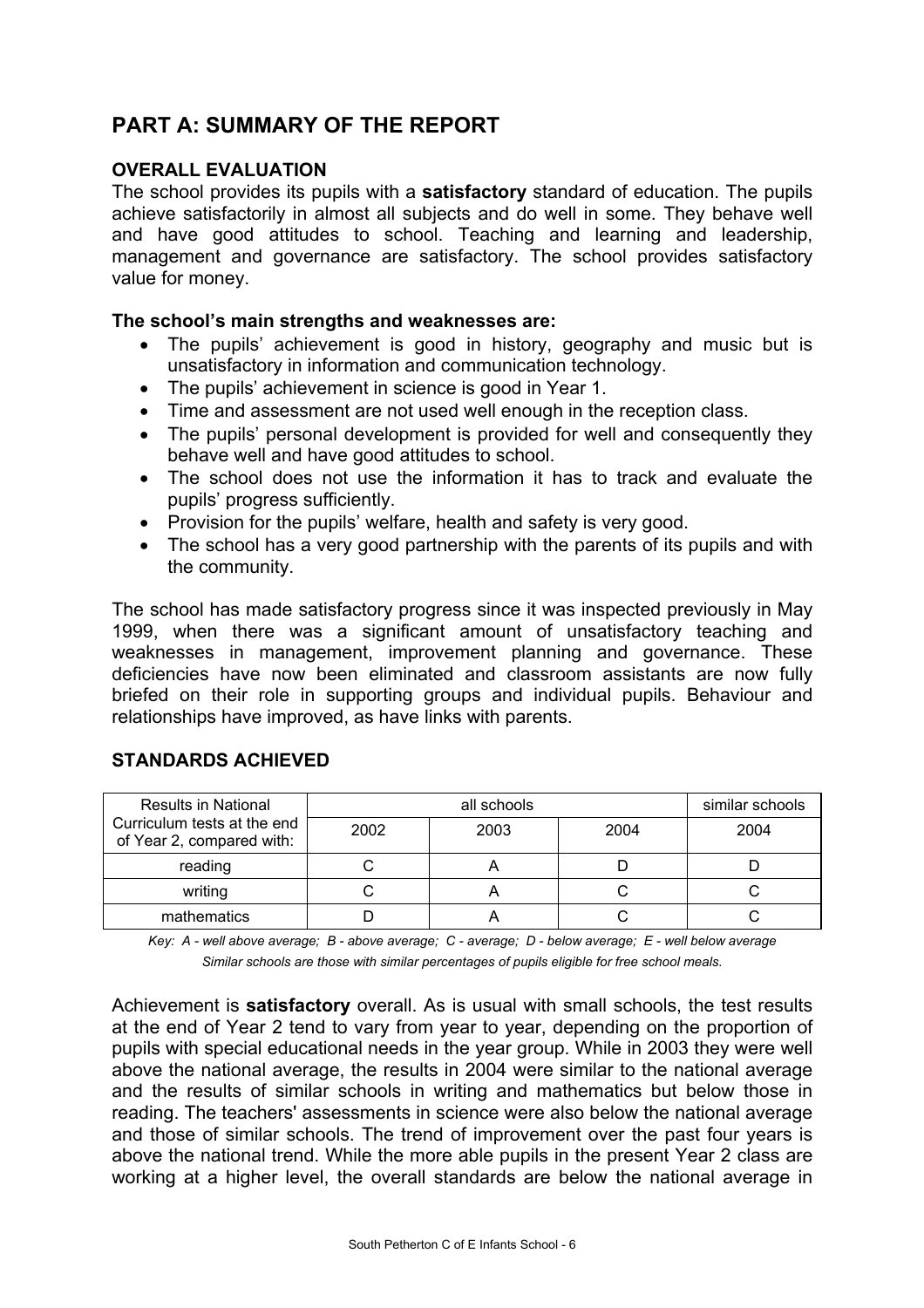reading, writing, mathematics and science because there is a high proportion of pupils with special educational needs who are unlikely to reach the expected level. Nevertheless, all pupils, including those whose first language is not English, achieve satisfactorily. Standards are below those expected in information and communication technology and the pupils have not done well enough, mainly because there were problems with the equipment beyond the school's control. The pupils achieve well in history, geography and music and satisfactorily in design and technology. Those in Year 1 do well in science. There was not enough evidence to make judgements on standards in art and design or physical education. The children in the reception class achieve satisfactorily and the majority reach the expected standard by the time they enter Year 1.

The school makes **good** provision for the pupils' personal development, in all areas of their spiritual, moral, social and cultural development. Consequently, they behave well and have good attitudes to school. Relationships between pupils and with adults are good. Attendance is satisfactory, although some parents continue to take their children on holiday during term time.

## **QUALITY OF EDUCATION**

The school provides its pupils with a **satisfactory** quality of education**.** Teaching and learning are **satisfactory** overall. They are satisfactory for the children in the reception class but lesson time and assessment are not always used effectively in some areas of learning, so the children do not build on their skills and knowledge as rapidly as they could. Teaching and learning are satisfactory and sometimes good for those in Years 1 and 2. The teachers plan their lessons carefully so that the pupils' skills and knowledge are developed soundly. Those with special educational needs and whose first language is not English are taught satisfactorily. Most pupils work hard and try their best. There are thorough procedures for assessing the pupils' progress and these are used appropriately to plan further work. The teachers use their assessments satisfactorily to set targets for the pupils in writing and mathematics.

The curriculum is satisfactory and the school provides good enrichment opportunities. The accommodation is satisfactory, although the playground area is rather small and there is no dedicated outdoor area for the reception children. The school takes very good care of its pupils and involves them well in its work. Partnerships with parents and the community are very effective.

## **LEADERSHIP AND MANAGEMENT**

**Leadership and management are satisfactory overall**. The headteacher provides a clear sense of purpose and has a sound focus on standards. The staff work as a team and carry out their leadership and management roles satisfactorily. There are suitable methods for monitoring the work of the school, identifying key areas for improvement and planning for development. However, the school does not use test and other information well enough to track the pupils' progress and evaluate how well they have done. This shortcoming has already been identified as a priority and there are well-advanced plans to address it. Governance is satisfactory and all statutory requirements are met.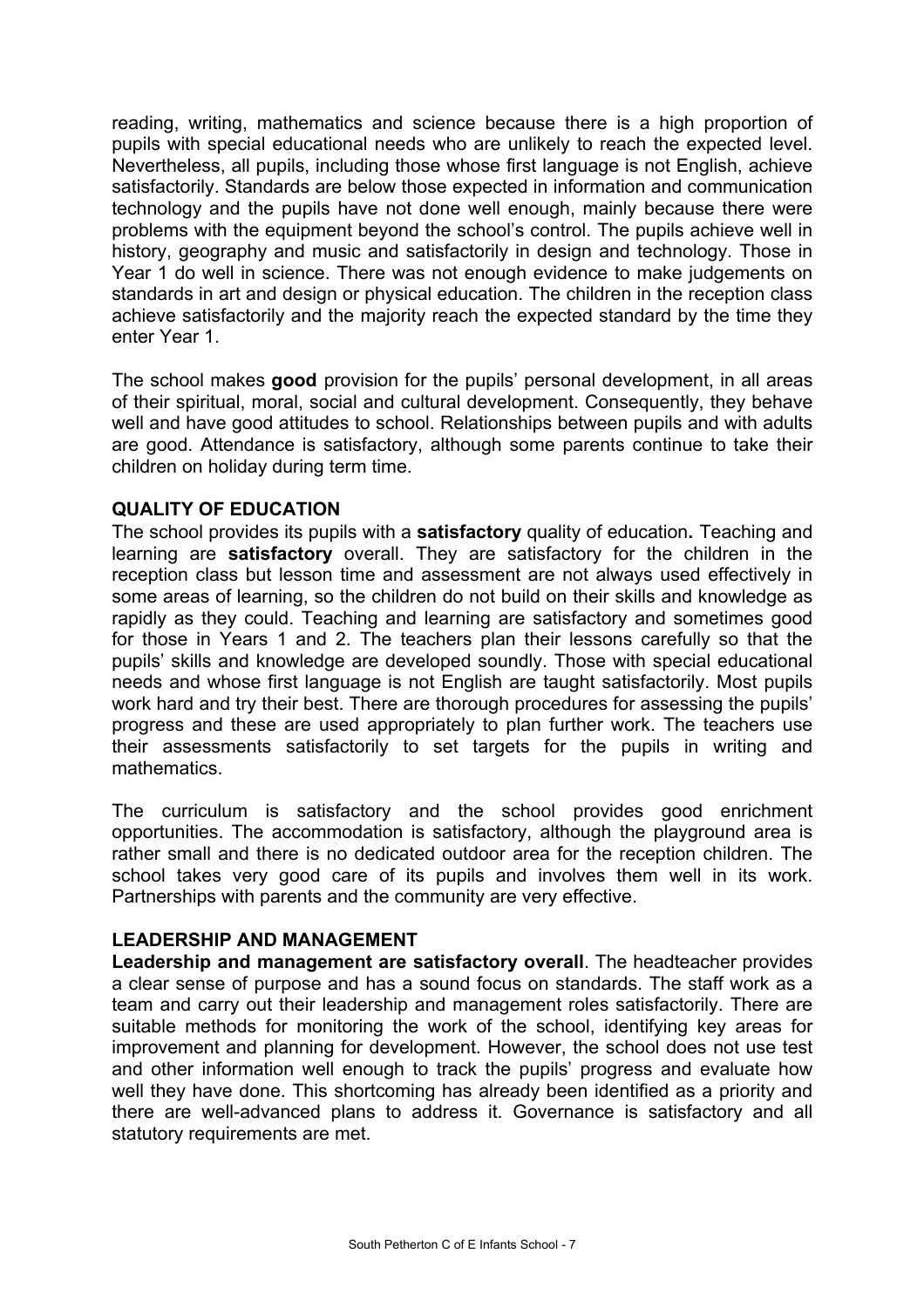# **PARENTS' AND PUPILS' VIEWS OF THE SCHOOL**

Parents and pupils have very positive views of the school. The pupils are very happy to be there and enjoy their lessons.

### **IMPROVEMENTS NEEDED**

The most important things the school should do to improve are:

- improve the pupils' achievement in ICT;
- use lesson time and assessment more effectively in the reception class;
- develop the use of assessment and other data to give a clear picture of pupils' progress over time and to set targets for them.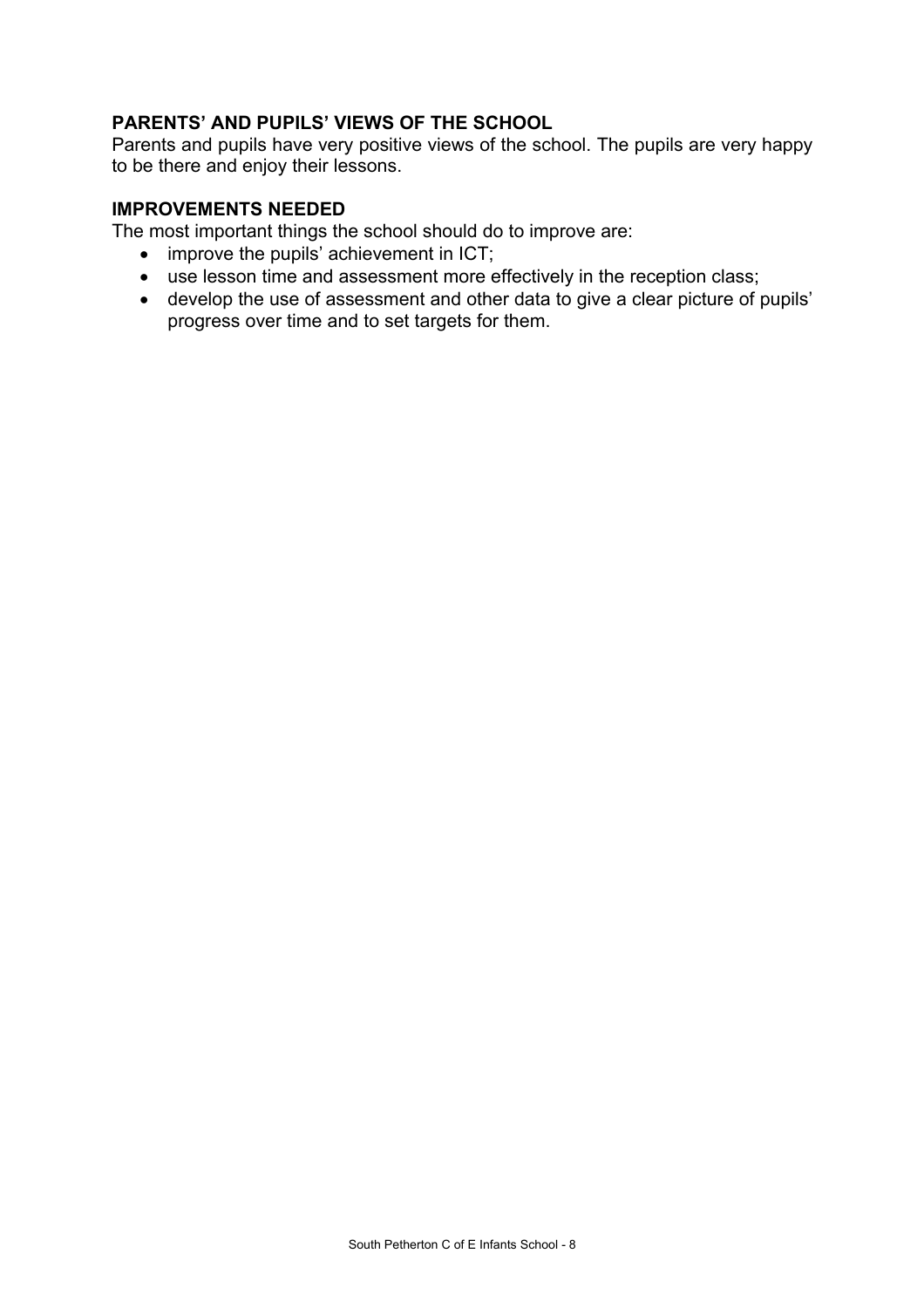# **PART B: COMMENTARY ON THE INSPECTION FINDINGS**

# **STANDARDS ACHIEVED BY PUPILS**

# **Standards achieved in areas of learning, subjects and courses**

The pupils' achievement is **satisfactory** throughout the school.

#### **Main strengths and weaknesses**

- The pupils' achievement is unsatisfactory in information and communication technology.
- They do well in history, geography and music in Year 2.
- The pupils in Year 1 achieve well in science and music.

#### **Commentary**

#### *Standards in national tests at the end of Year 2 – average point scores in 2004*

| Standards in: | School results | National results |
|---------------|----------------|------------------|
| reading       | 15.5(17.2)     | 15.8(15.7)       |
| writing       | 14.9 (16.2)    | 14.6 (14.6)      |
| mathematics   | 16.4 (17.6)    | 16.2 (16.3)      |

*There were 26 pupils in the year group. Figures in brackets are for the previous year.* 

- 1. The results of the National Curriculum tests at the end of Year 2 have varied considerably from year to year, as is usual with small schools, as the results of each pupil have a significant impact on the percentages. In most years, the results have been at or around the national average in reading, writing and mathematics, but in 2003 they were well above the national average and those of schools with similar levels of entitlement to free school meals. In 2004, by contrast, they were similar to the national average and those of similar schools in writing and mathematics and below in reading. The teachers' assessments in science were also lower than the national average and those of similar schools. The lower results were because the proportion of pupils reaching the higher level was lower than usual. Nevertheless, the trend in the school's results has been rising more steeply than the national pattern.
- 2. The children enter the school with attainment, overall, that is similar to others of their age, although it varies from year to year. They achieve satisfactorily in the reception class, so that most are working at or above the expected level by the end of the year in personal and social development, communication, language and literacy, mathematical, creative and physical development and knowledge and understanding of the world.
- 3. In Years 1 and 2, the pupils continue to build satisfactorily on their skills and knowledge in almost all subjects, as they did at the time of the previous inspection. Standards in speaking and listening are similar to those expected for their age. However, the pupils presently in Year 2 are working below the national average overall in reading, writing, mathematics and science. While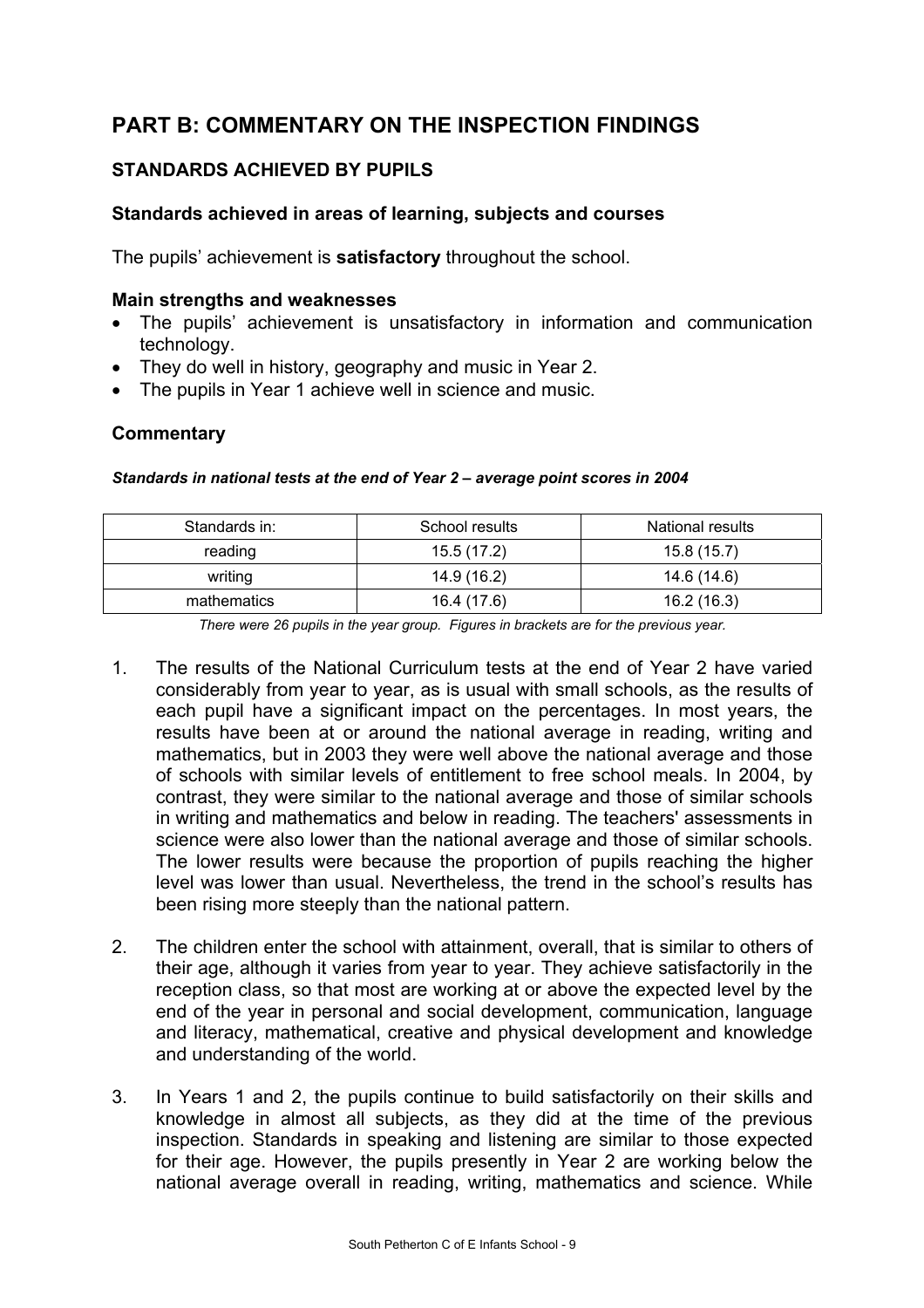the more able are reaching the higher level, there is a higher than usual proportion of pupils with special educational needs in the class. Nevertheless, they are achieving satisfactorily and those with special educational needs and whose first language is not English make satisfactory progress towards their targets. The pupils with special educational needs make good progress in English in Year 2. However, the pupils in Year 2 have not done well enough in information and communication technology. There have been difficulties in using the equipment, beyond the school's control, and the pupils have not had sufficient opportunity to develop their skills. However, the situation is improving and the pupils in Year 1 are more competent in using the technology.

4. Standards in history and geography are similar to those in other schools and the pupils achieve well, particularly in Year 2. In music throughout the school and in science in Year 1, standards are higher than are usually seen and achievement is good. The teachers have a particular enthusiasm for these subjects and teach them well. The pupils' attainment in design and technology is similar to that of others of their age and their achievement is satisfactory. It was not possible to make a judgement on standards in art and design or physical education. The test results over the years suggest that the gap between the boys and girls normally seen at this age is narrower than usual. However, there is little evidence of any difference in achievement between them, particularly as there are few girls in Year 2.

## **Pupils' attitudes, values and other personal qualities**

Attendance and punctuality are **satisfactory**. Pupils have **good** attitudes towards their school, behave **well** and provision for their personal development, including their spiritual, moral, social and cultural development, is **good**.

#### **Main strengths and weaknesses**:

- Good procedures to monitor attendance have resulted in an improvement in both attendance and punctuality from last year.
- Pupils enjoy school and play a full part in its life.
- Bullying is rare and relationships are good.
- The pupils respect others and know right from wrong.
- The pupils play a full part in the life of the church and the village.

- 5. Last year, the overall attendance was well below average and several pupils were consistently late. The school has tightened up its procedures and taken effective steps, such as ringing parents on the same day if their child is not in school, to encourage better attendance. So far this year overall attendance is at least as good as the national average. While the school discourages them, some parents take their children on holiday during term time. Although some pupils are still a few minutes late, punctuality has also improved.
- 6. At the meeting held before the inspection, all parents agreed that their child enjoys school; this was largely confirmed in a questionnaire. The enjoyment of pupils is evident by the enthusiasm with which they start school in the morning.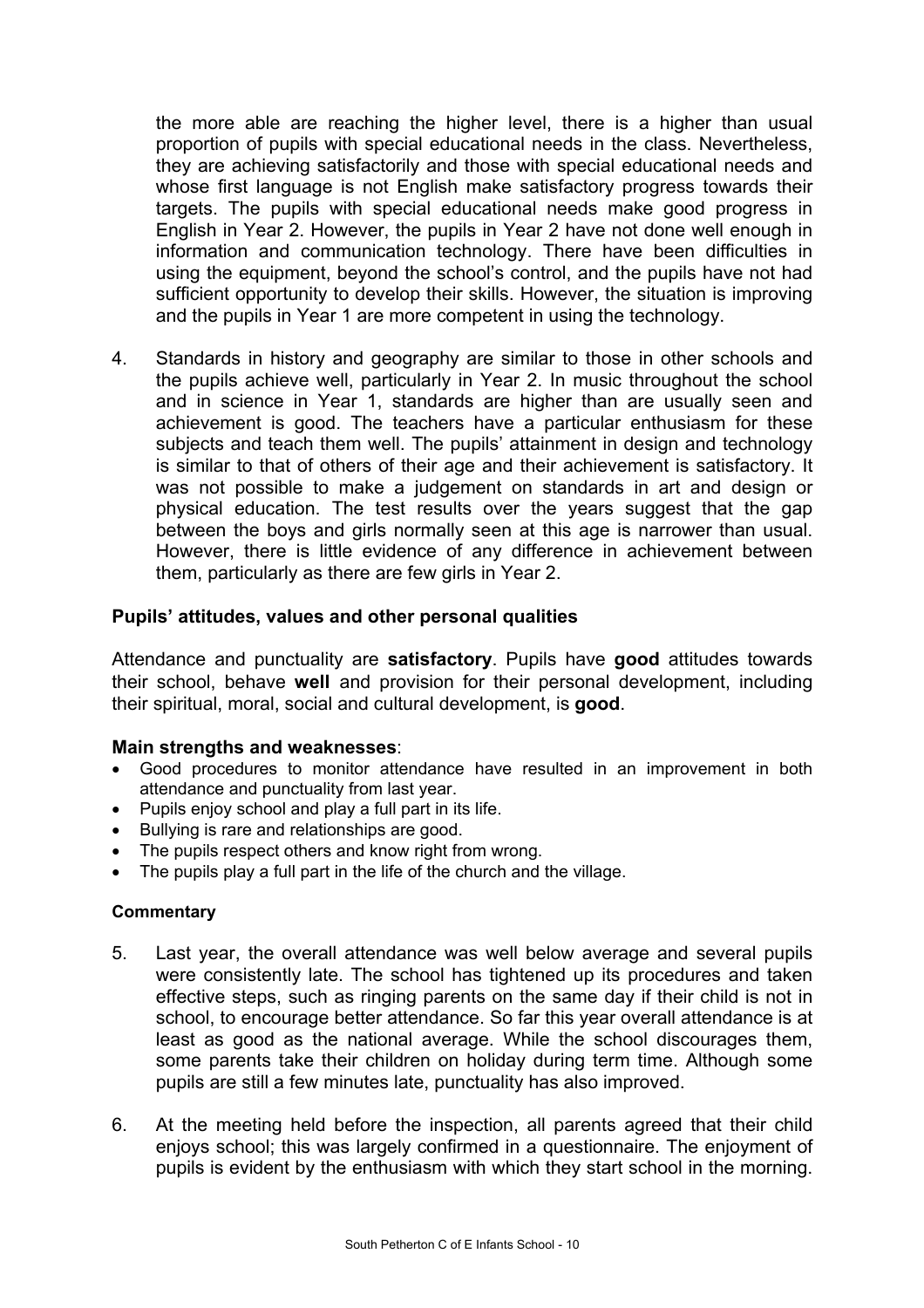They feel secure and willing to learn. They appreciate the help they get from teachers to understand and improve their work. The pupils take responsibilities such as class monitor or school councillor very seriously. Older pupils help in the playground organising the equipment for games. They have good relationships with the other pupils and adults and say that bullying is rare. When it occurs, it is dealt with effectively. Pupils with special educational needs behave very well in small group situations because they get a lot of adult attention.

- 7. The children in the reception class behave satisfactorily and have positive attitudes to school. Most are well behaved and enjoy their lessons, but they sometimes lose attention and behave in an inappropriate way. The pupils in Years 1 and 2 are usually attentive in lessons and keen to answer questions. They start work quickly when asked and try hard. Interest does sometimes start to wane if the lesson goes on too long, however. Pupils' overall behaviour is good and teachers rarely have to speak sharply to them, although there are a few examples of silliness. Some pupils are concerned about rough play at playtimes and there are times when over-exuberance causes clashes. The school is aware of this and has tried various measures, such as dividing the older pupils, to reduce these concerns. There were no exclusions last year and behaviour and attitudes have improved since the previous inspection.
- 8. The school is proud of its positive, Christian, family ethos in which all pupils feel valued as individuals. The pupils respond with equal respect to all staff, whether teachers or lunchtime supervisors, because all have equal standing. They are encouraged to understand the effects of their actions on others and explore how to solve personal problems in activities such as personal and social education times. The few pupils from other ethnic groups are integrated very well into school life.
- 9. The school raises pupils' spiritual and social awareness effectively through assemblies and class sessions in which they can discuss personal issues. This is improving their speaking and listening skills, as well as their moral development. Pupils understand the difference between right and wrong and discuss their feelings confidently. The end of each session is marked by prayer.
- 10. The pupils have a good knowledge of their own culture and the school utilises the close contact with the church and village to promote this. Because they are physically so close to both, the staff make use of events to extend the classroom learning. For example, when a village cottage was being rethatched, the children were taken to look at what was happening. They attend regular short services in the church and celebrate Christian festivals. This is largely a mono-cultural school with few pupils from ethic minorities and, although they know about some other religious traditions such as Judaism, they have limited opportunities to learn about the many other cultures found in Britain today. They contrast life in the Scottish islands with their own village and, in the past, they have had a productive contact with a school in Kenya. The school is aware of the need to renew this link and to extend the pupils' understanding of life in other parts of this country.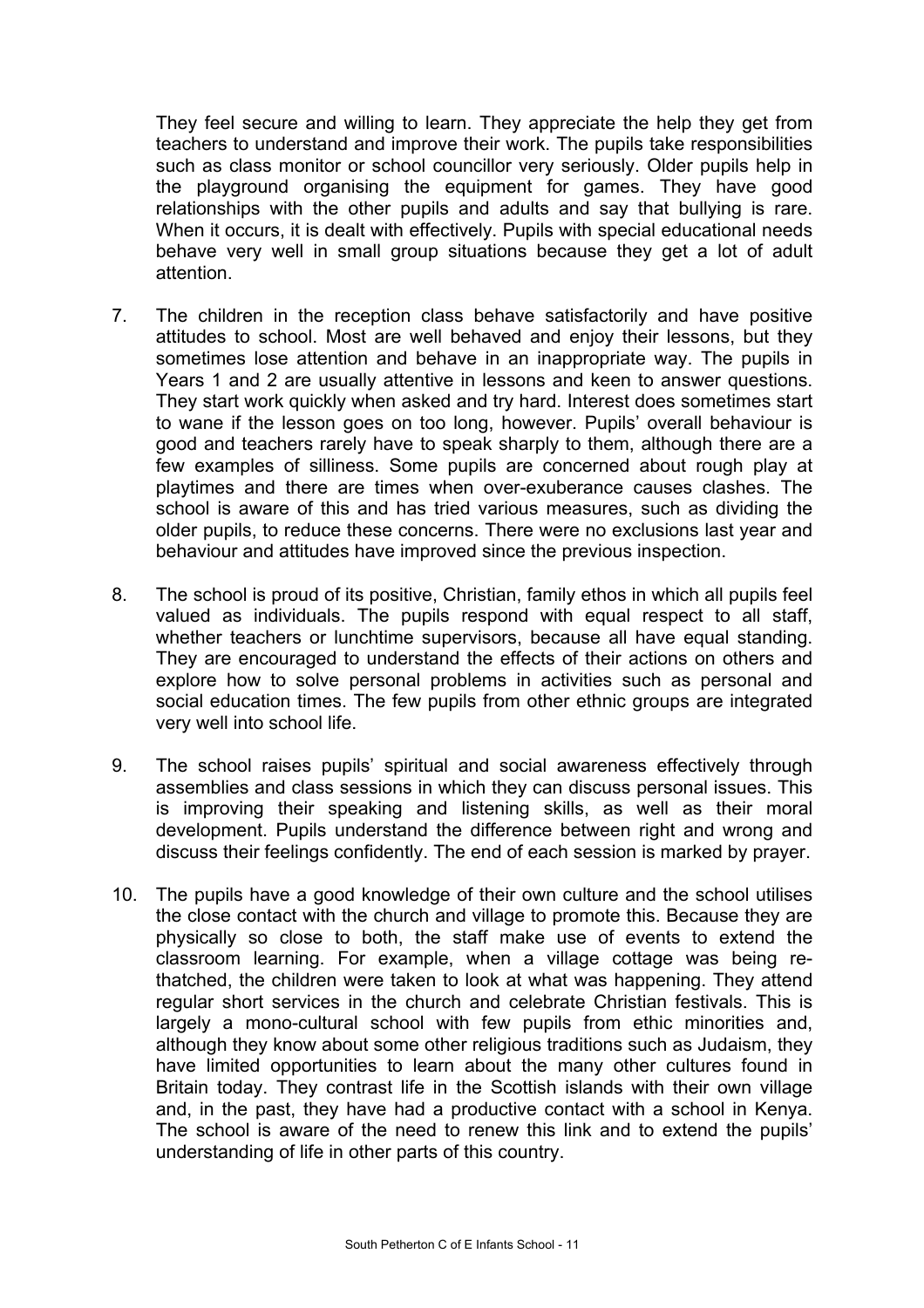#### *Attendance in the latest complete reporting year (%)*

| Authorised absence |     | Unauthorised absence |     |
|--------------------|-----|----------------------|-----|
| School data:       | 6.3 | School data:         |     |
| National data:     |     | National data:       | 0.4 |

*The table gives the percentage of half days (sessions) missed through absence for the latest complete reporting year.* 

# **QUALITY OF EDUCATION PROVIDED BY THE SCHOOL**

The school provides its pupils with a **satisfactory** quality of education. Teaching and learning are **satisfactory**, as are assessment and the curriculum. The school cares **very well** for its pupils and has **very good** links with parents and the community.

## **Teaching and learning**

Teaching and learning are **satisfactory** overall and are sometimes good in Years 1 and 2. Assessment is **satisfactory**.

#### **Main strengths and weaknesses**

- Lesson time and assessments of the children's attainment in some areas of learning are not always used well enough in the reception class.
- The teachers in Years 1 and 2 have good discipline so the lessons move on smoothly.
- Teaching is good in music in Years 1 and 2, in history and geography in Year 2 and in science in Year 1.
- The pupils usually work hard and do their best.
- Marking is not effective enough in showing the pupils what they need to do to improve.
- The final part of the lesson is often not used effectively enough.

- 11. Teaching and learning are satisfactory in the reception class. The teacher has an adequate understanding of the needs of children of this age and plans activities that are effective in developing their skills and understanding, particularly in reading, writing and mathematical development. However, the time in lessons is occasionally not used well enough to ensure that the children build consistently on the skills they have acquired. Many detailed assessments are kept but these are not adequate in demonstrating the progress the children have made in some areas of learning during the year. There is not enough assessment of the progress the children make when working on free-choice activities. Consequently, the teacher does not always have sufficient information to match the activities precisely enough to the children's previous attainment.
- 12. The use of assessment is satisfactory in Years 1 and 2, so that the teachers base their teaching reasonably accurately on what the pupils already know and understand. However, the information is very detailed, making it less manageable than it could be. The teachers usually plan work that meets the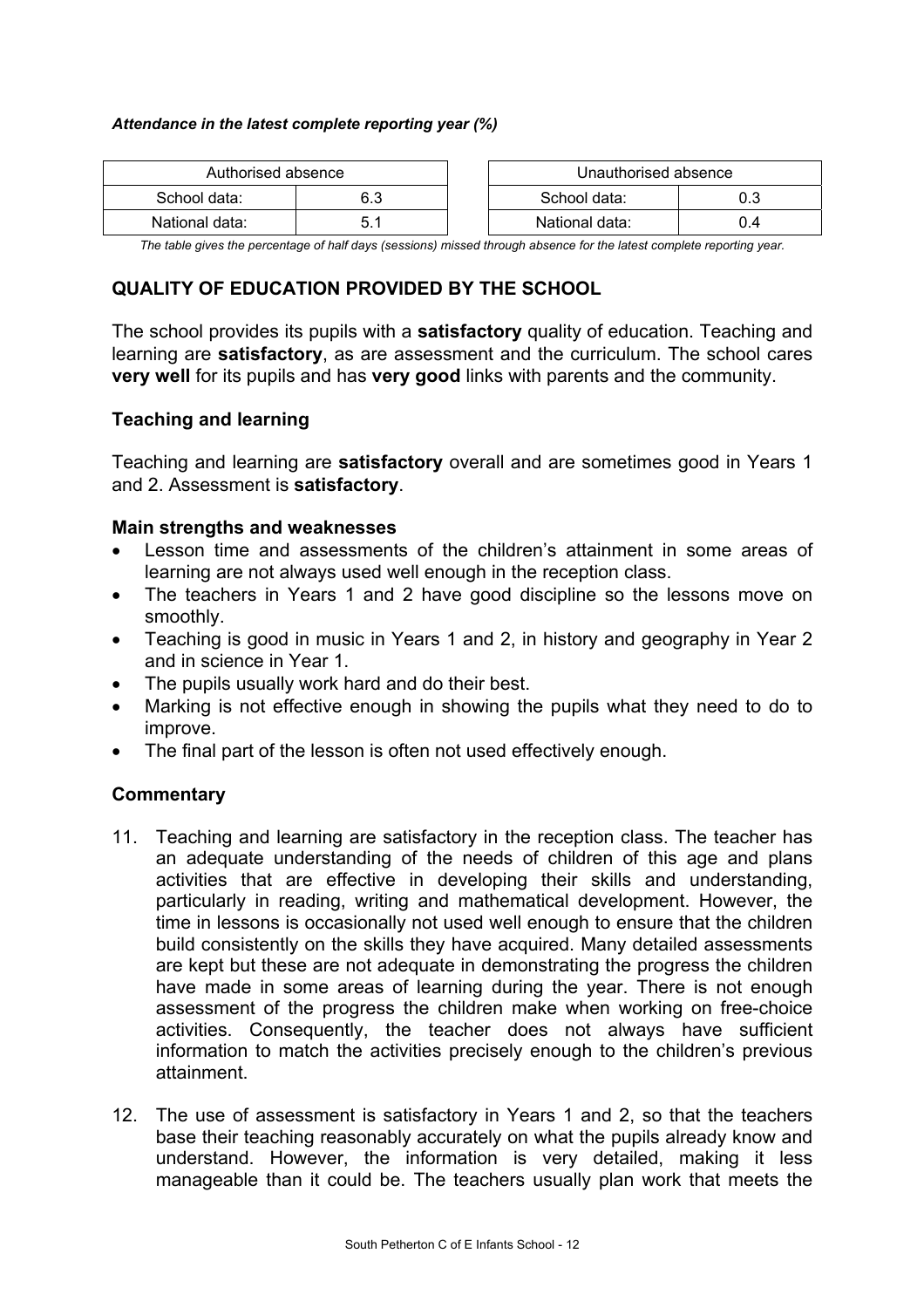needs of the range of attainment in their class, so that the more able, and the pupils with special educational needs or whose first language is not English, build consistently on their knowledge and skills in most subjects. The teachers set short-term targets in writing and mathematics, and these are mainly effective in helping the pupils to concentrate on the improvements they need to make. However, the teachers' marking does not do enough to support the targets. While marking is regular and sometimes detailed, the comments are usually praise and rarely refer to the targets or show pupils what they could do to improve.

- 13. Teaching and learning in Years 1 and 2 are satisfactory, as it was at the time of the previous inspection, but the school has worked well to eliminate the high proportion of unsatisfactory teaching seen at that time. Teaching is satisfactory in English and mathematics and in science in Year 2. The skills of literacy and numeracy are built on soundly through other subjects. Teaching and learning are good in science in Year 1, where the teacher's expertise and enthusiasm ensure that the pupils have a wide range of experience and build well on their skills of scientific enquiry. This is also evident in the work in history and geography, where the pupils experience a wide range of interesting activities that develop their understanding well. Music is taught well in both year groups: the teaching is lively, challenging and moves on briskly and consequently the pupils reach higher standards than are usual.
- 14. Because the teachers in Years 1 and 2 have good discipline, their lessons proceed smoothly and there are few interruptions. The pupils settle to their work quickly and usually concentrate well throughout the lesson. However, there are occasions when the lesson goes on too long, so that the pupils have already achieved the intentions of the lesson and their attention starts to slip. When they are given the opportunity, the pupils usually work together sensibly and take turns.
- 15. The teachers introduce their lessons briskly and give clear, unambiguous instructions so that the pupils know precisely what they have to do. However, the final part of the lesson is not always used as effectively so that opportunities are missed to consolidate what the pupils have learned or to move their learning on further. The teaching of pupils with special educational needs is satisfactory. Work in English, mathematics and science is prepared at their level. They get substantial support from classroom assistants to help them understand concepts and complete work. Specialist support in small groups is good. Varied resources and different types of programme are used well to maintain pupils' interest and concentration and help them learn. The learning support assistants and parent helpers support teaching soundly, and sometimes well, during the lessons, often contributing much to the pupils' experience. This is an improvement since the previous inspection, when the way in which they were prepared for their work was not effective. However, they are not always used as effectively at the beginning and end of lessons, and sometimes sit under-occupied.

#### *Summary of teaching observed during the inspection in 13 lessons*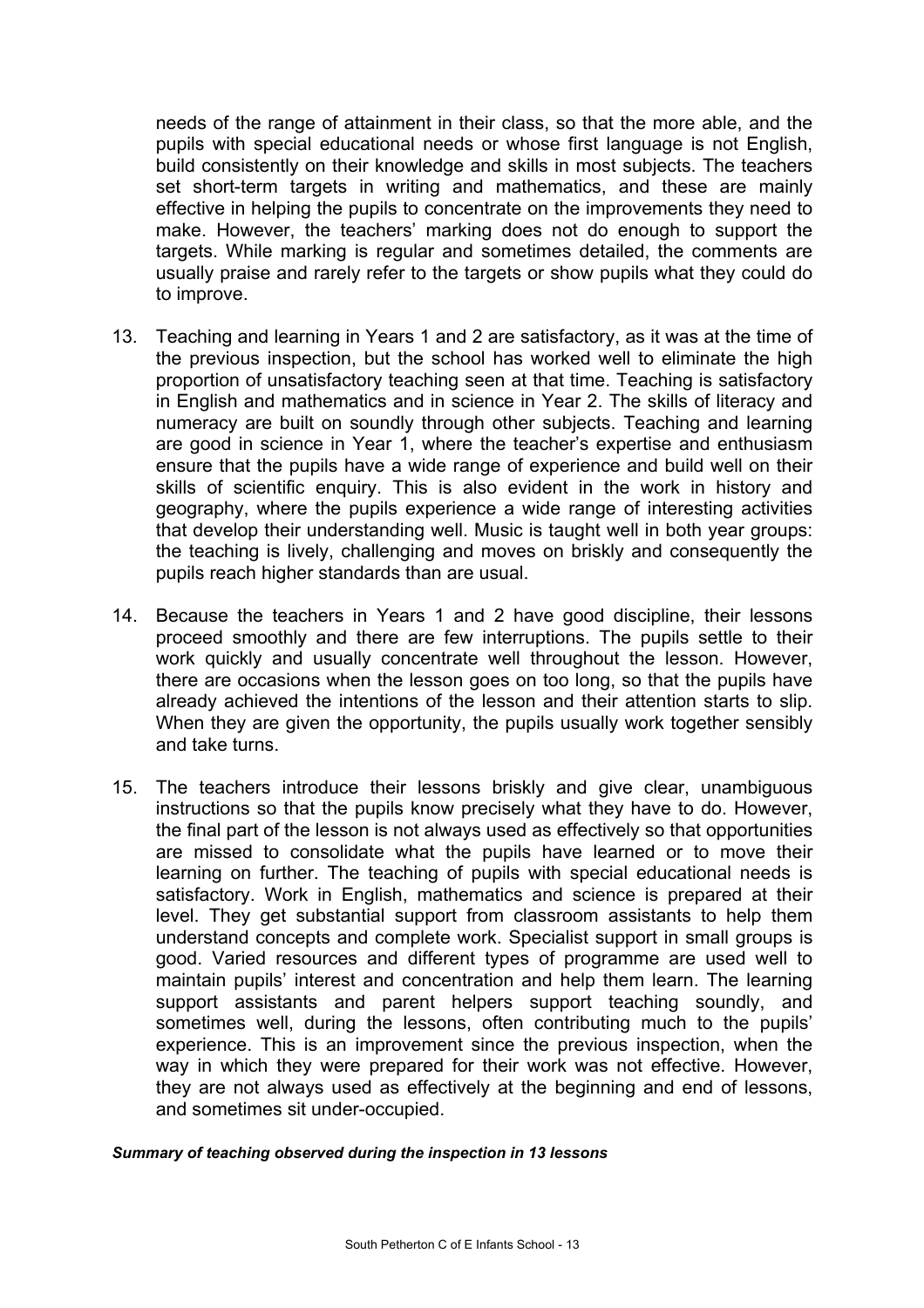| Excellent | Very good | Good | Satisfactory | Unsatisfactor | Poor | Very poor |
|-----------|-----------|------|--------------|---------------|------|-----------|
|           |           |      |              |               |      |           |

*The table gives the number of lessons observed in each of the seven categories used to make judgements about lessons.* 

#### **The curriculum**

The school offers a **satisfactory** range of worthwhile curriculum opportunities. The pupils' learning is enriched by **good** extra-curricular activities and visits. Staffing, accommodation and resources are **satisfactory.**

#### **Main strengths and weaknesses**

- 'Rise and shine' sessions and 'thinking skills' are having a positive effect on pupils' learning.
- Pupils have a good understanding of what constitutes a healthy life style.
- Pupils' understanding of history and geography benefits from walks in the locality and visits to places of historic interest.
- Although the school provides a good range of other activities, the small hall and playground restrict pupils' opportunities to play some sports.

- 16. The quality of the curriculum is similar to that seen at the time of the previous inspection. The school meets the statutory requirements to teach the National Curriculum subjects in Years 1 and 2. The long-term planning includes suitable units from the national guidance. History and geography, and art and design and design and technology, are taught alternately so that the school can focus more precisely on each subject. In history and geography, the pupils achieve well because teachers have a specific interest in these subjects and use television programmes and visits well. The National Literacy and Numeracy Strategies are followed closely and help the pupils achieve satisfactorily.
- 17. The personal, social, emotional and health programme is planned well and is effective in promoting a healthy lifestyle and the pupils' positive attitudes and values seen in the school. Recent innovations like 'Rise and shine' sessions have been well thought through and are helping pupils learn and enabling them to see the links between exercise and study. The vigorous physical activity prepares the mind and body for work. 'Thinking skills' sessions support the development of more imaginative approaches to problem-solving by developing the strategies they use. The school has satisfactory resources and accommodation to teach the curriculum, though the relatively small hall and the small playground restrict pupils' games opportunities. The very recently completed adventure playground has the potential to be a valuable resource for all pupils.
- 18. Planning in the Foundation Stage is satisfactory, being a mixture of subjectbased activities and structured play, though occasionally the six areas of learning are broken down into the National Curriculum subject areas. This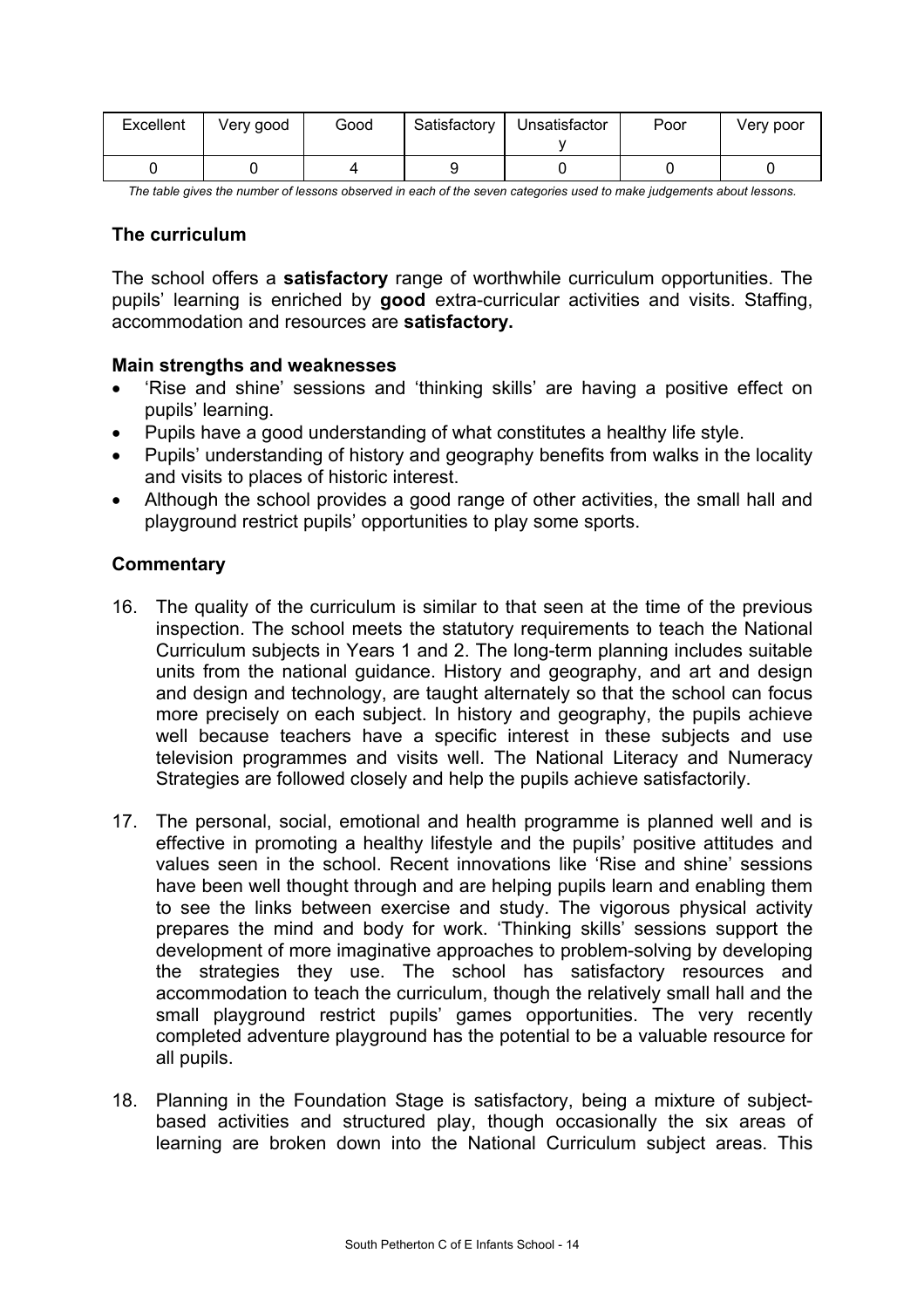sometimes leads to children missing out on play activities and doing too many adult-led activities.

- 19. Provision for the pupils with special educational needs is satisfactory. They receive considerable support from the teaching assistant, who runs the special educational needs programme. She is guided primarily by her wealth of experience because some of the pupils' individual education plans are not very detailed. Those whose first language is not English receive suitable support to develop their use and understanding of the English language.
- 20. Pupils sing very well and entertain their parents and villagers quite frequently. Sports coaches develop pupils' games skills, for example in rugby and cricket. Visiting artists, as well as parents and villagers, have worked with the pupils to produce some very effective work. Pupils have become more skilled at working with willow structures to produce a sculpture of the local river and with textiles to produce the 'hangings' which adorn the walls. Pupils are frequently taken on walks in the locality to help them compare and contrast their home with elsewhere. Visits to local places like the Fleet Air Arm Museum and Glastonbury stimulate interest in the topics they study.

#### **Care, guidance and support**

Procedures for ensuring pupils' care welfare and safety are **very good**. The school gives **satisfactory** support and guidance for pupils based on the monitoring of their achievements and personal development and consults pupils **well** on what they would like to see improved.

#### **Main strengths and weaknesses**

- Health, safety and welfare procedures are very thorough.
- The caring, family ethos of the school ensures that all pupils can turn to an adult for advice.
- The school takes good account of the pupils' views.

#### **Commentary**

21. The high quality of care has been maintained since the previous inspection. The premises are thoroughly inspected each term for safety hazards and any necessary remedial action taken promptly. External agencies, governors and school staff play a full and complementary role in these inspections. In addition staff are vigilant and report any hazards they see on a day-to-day basis. When pupils are taken on educational visits, even if it is just down the road to the village, the appropriate risk assessments are made and recorded. Staff who are trained in first aid care for pupils who have minor scrapes and these are properly recorded. All equipment is correctly maintained. Child-protection procedures are in place and staff are trained appropriately. The children are inducted satisfactorily into the reception class when they first start school. The class teacher has a good link with the local pre-schools so that the children have a smooth transition into school.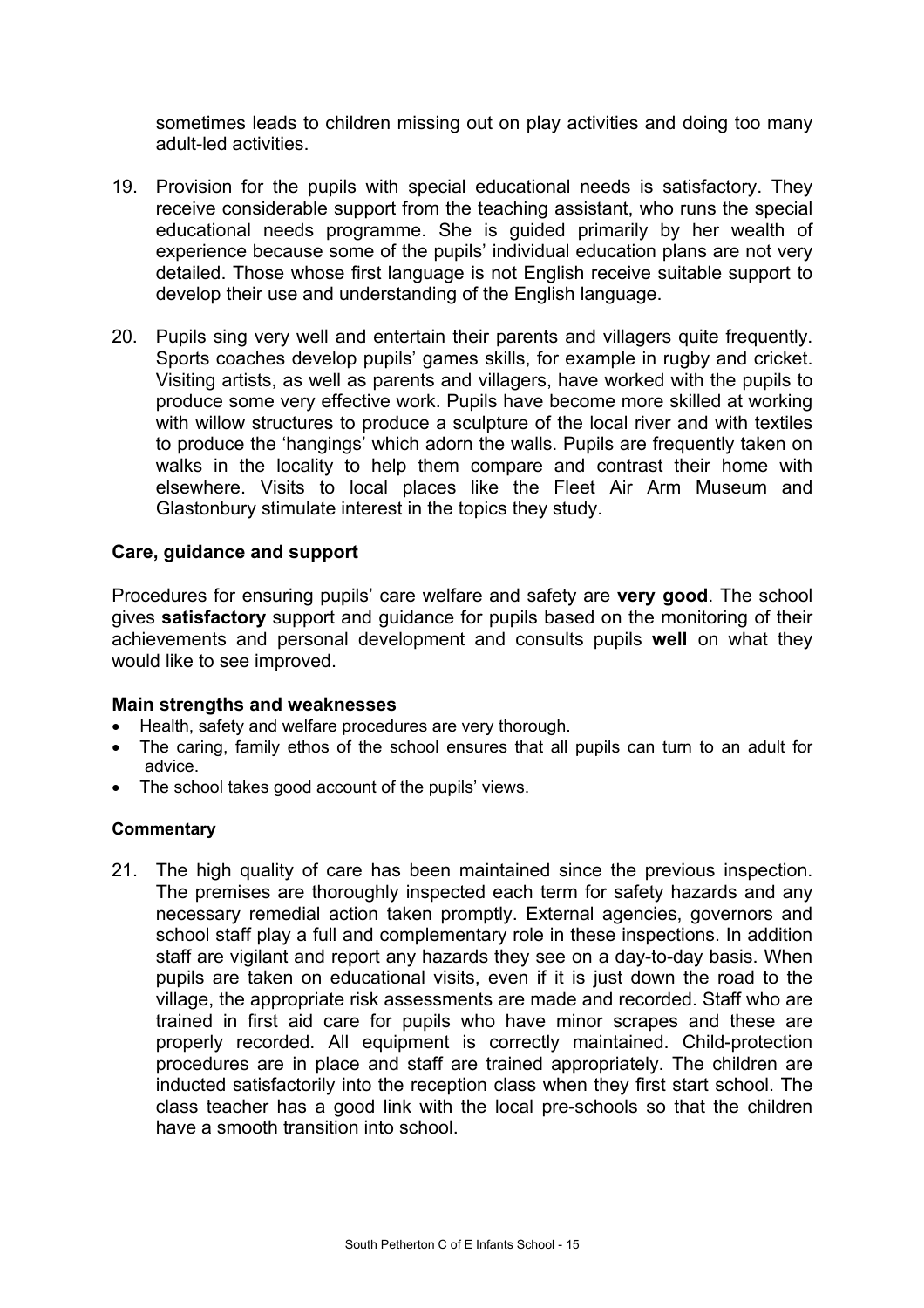- 22. The school is a happy, secure place where pupils feel confident and are hence able to learn. All pupils in the survey agreed that there was an adult they could turn to if they had concerns. Conversations with pupils confirmed that most could rely on staff to resolve minor conflicts and personal worries. There are some concerns about boisterousness at playtimes. The school has started to devise ways of occupying pupils in less hectic activities, in which older children act as play leaders. Lunchtime supervisors are integrated very well into the system and play an important role in keeping the pupils safe and happy. The teachers use the personal and social education sessions to discuss any issues that arise with the whole class so that pupils can co-operate in understanding and resolving conflicts. Staff know the pupils very well and support them individually.
- 23. Behaviour is managed well. The pupils understand and accept the rules and appreciate the rewards that good behaviour brings, such as a leaf on the 'Golden Tree' in the hall. Academically, staff know individual pupils well and usually match the task to what pupils already know. The school sets individual targets for pupils in writing and mathematics but this has yet to be extended to other subjects. The new school council, which was set up after consulting pupils about its format, is acting as a good method of finding out about their concerns, for example about the boisterous play as the pupils are lining up at the end of playtimes. The school is acting on their ideas.

## **Partnership with parents, other schools and the community**

The school has **very good** links with parents and links with the community contribute **very well** to school life. Pupils benefit from **good** links with other schools.

#### **Main strengths and weaknesses**

- The school provides good information to parents.
- Parents provide very good support at home for their children's work and work well with staff to raise their standards.
- There is good liaison between the staff of this school and other educational establishments.

## **Commentary**

24. Strong links with parents have been maintained and built on since the previous inspection. When their child begins school, parents receive good information about what is taught and how it is taught. Curriculum information is updated each half term. Parents are kept up to date with practical information in regular newsletters. The annual pupil reports meet statutory requirements and describe what the pupil has learned in the year. At present, they tend to be couched in standardised phrases describing educational attainments and this sometimes diminishes their sense of commenting on the progress of an individual during the year. However, they contain good comments on the pupil's personal development. The school is in the process of making them more concise and accessible. The home-school book is used as a dialogue between teacher and parent and can help parents to extend their child's work at home. Parents also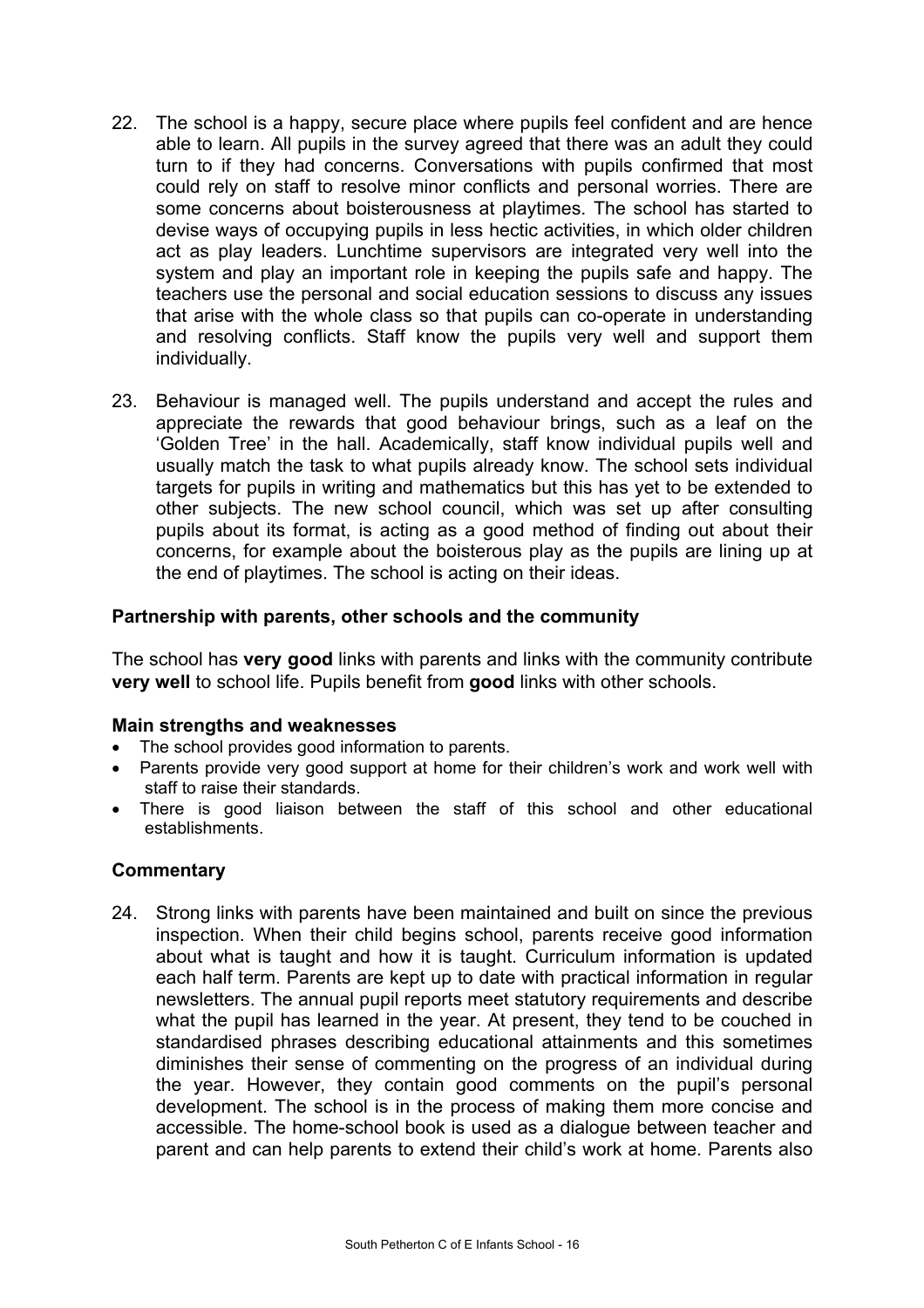have regular formal opportunities to meet the teacher to discuss their child's work.

- 25. Parental support, as shown in the meeting and questionnaire for parents, is very strong. Most parents hear their child read at home and give very good support with this and other homework. Parents can borrow maths games to share with their child at home. Many parents, as well as other adult volunteers, give valued support in classrooms and around the school, hearing readers or supporting groups in lessons. They are very well prepared with guidance from staff. The Parent Teacher Association organises fund-raising and social events that contribute prodigious amounts for resources, for example the new adventure playground. Parents are regularly consulted about issues, for example on induction arrangements to the reception class. Parents of pupils with special educational needs are kept informed of the school's concerns about their child and invited to voice their own observations. They review the education plan after it has been written but few parents offer written comments on its contents or the part they will play in helping their child.
- 26. The school plays an active part in the local community and calls on local people to broaden pupils' experiences and bring lessons to life. The pupils visit local shops, such as the butcher and the post office. Members of public services, like the police, talk to pupils as part of the personal and social education. Church personnel take regular assemblies and pupils are involved in the life of the church. Pupils recall with great delight their efforts at the annual village carnival parade. These very productive links are being further extended by the 'Church, School and Community' project.
- 27. The reception teacher has good relationships with the two local pre-school groups which most children attend and visits the children before they start; they in turn have many opportunities to visit this school. Staff liaise well with the junior school, running a transition programme and opportunities for interchange between staff to smooth the transfer.

## **LEADERSHIP AND MANAGEMENT**

The headteacher leads and manages the school **satisfactorily**. The staff lead and manage their subjects **satisfactorily.** Governance is **satisfactory.**

## **Main strengths and weaknesses**

- The headteacher motivates the staff well and has created a strong team ethos.
- The school does not use the information it has well enough to show how effective its work is.
- Improvement planning does not give a clear enough long-term direction for the school.
- The school's finances are managed efficiently.

## **Commentary**

28. The headteacher and staff work closely together and there is a strong sense of teamwork. The staff are hard working, highly committed and supportive and the headteacher provides a good role model through her own enthusiasm and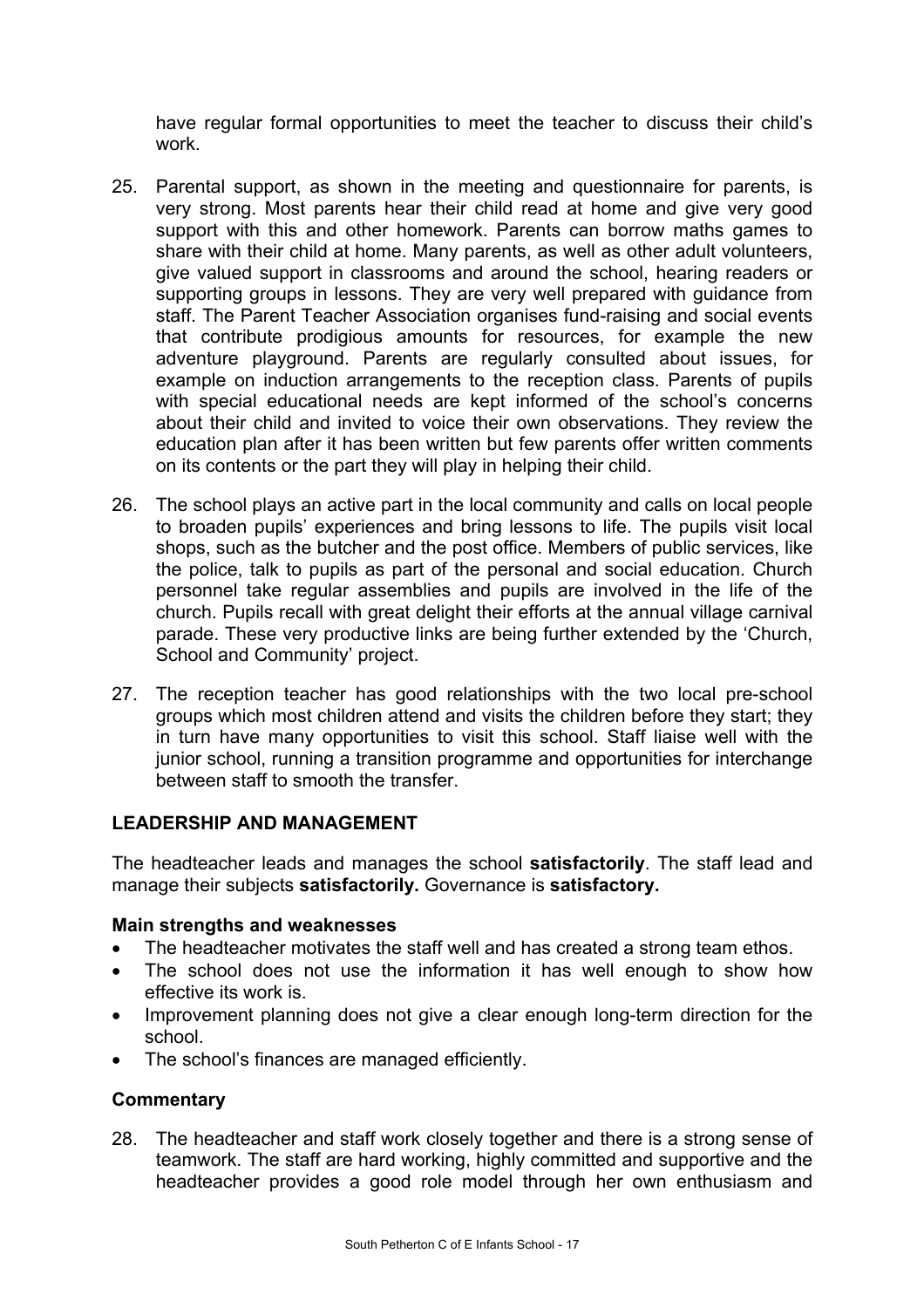teaching expertise. All members of the staff are fully involved in the team and feel valued in making their own contribution. There is a strong commitment to joint review and decision-making. The staff meet regularly to discuss issues and the progress of individuals and groups of pupils. Appraisal systems, through performance management, are well established and all staff are involved in the process. There is a satisfactory focus on raising standards and bringing about improvement.

- 29. Management of the school has improved since the previous inspection and the headteacher has worked hard to rectify the significant shortcomings identified at that time. The role of subject co-ordinators has been developed so that they lead their subjects satisfactorily and have a reasonable awareness of standards and priorities. The school caters well for equal opportunities and the inclusion of all pupils. The leadership and management of the special educational needs provision are satisfactory. The school works soundly with parents and external agencies. Some adequate informal monitoring of special educational needs provision is undertaken by the headteacher.
- 30. The staff and governors are suitably involved in decision making and planning for school improvement is now satisfactory overall, with appropriate areas identified for development. The plan shows clearly how the developments will be brought about, who will take responsibility and the timings. However, it does not provide a clear sense of direction for the school after the current academic year or show how progress is to be monitored or evaluated. The school does not use the data it has, particularly about the pupils' progress, to provide a focus for strategic planning. This weakness has been recognised and plans are already well advanced to bring about improvements.
- 31. The headteacher has carried out a considerable number of observations of classroom practice and this is an improvement since the last inspection, when it was identified as a weakness. Planning and the pupils' work are scrutinised. However, this monitoring lacks some depth and rigour. The systems to monitor and evaluate provision are not sufficiently focused on standards or the impact of teaching. Consequently, the school has an over-optimistic view of its own effectiveness.
- 32. The governors make a purposeful contribution to the work of the school and fulfil their statutory duties satisfactorily. They bring enthusiasm, commitment and loyalty to their role and there is a sound balance of experience and expertise. The chair of governors is a frequent visitor and works closely with the headteacher. Governors have improved their working practices since they were criticised by the previous inspection, through better committee work and by becoming more involved in the monitoring process. All governors are involved in monitoring standards in the subjects with which they are linked and they receive regular updates from subject co-ordinators at governors' meetings.
- 33. The school's administrator manages the school's day-to-day finances efficiently and provides the headteacher and governors with up-to-date information, enabling them to monitor expenditure in a routine way. Proper records are maintained on specific grants and the school is able to demonstrate that they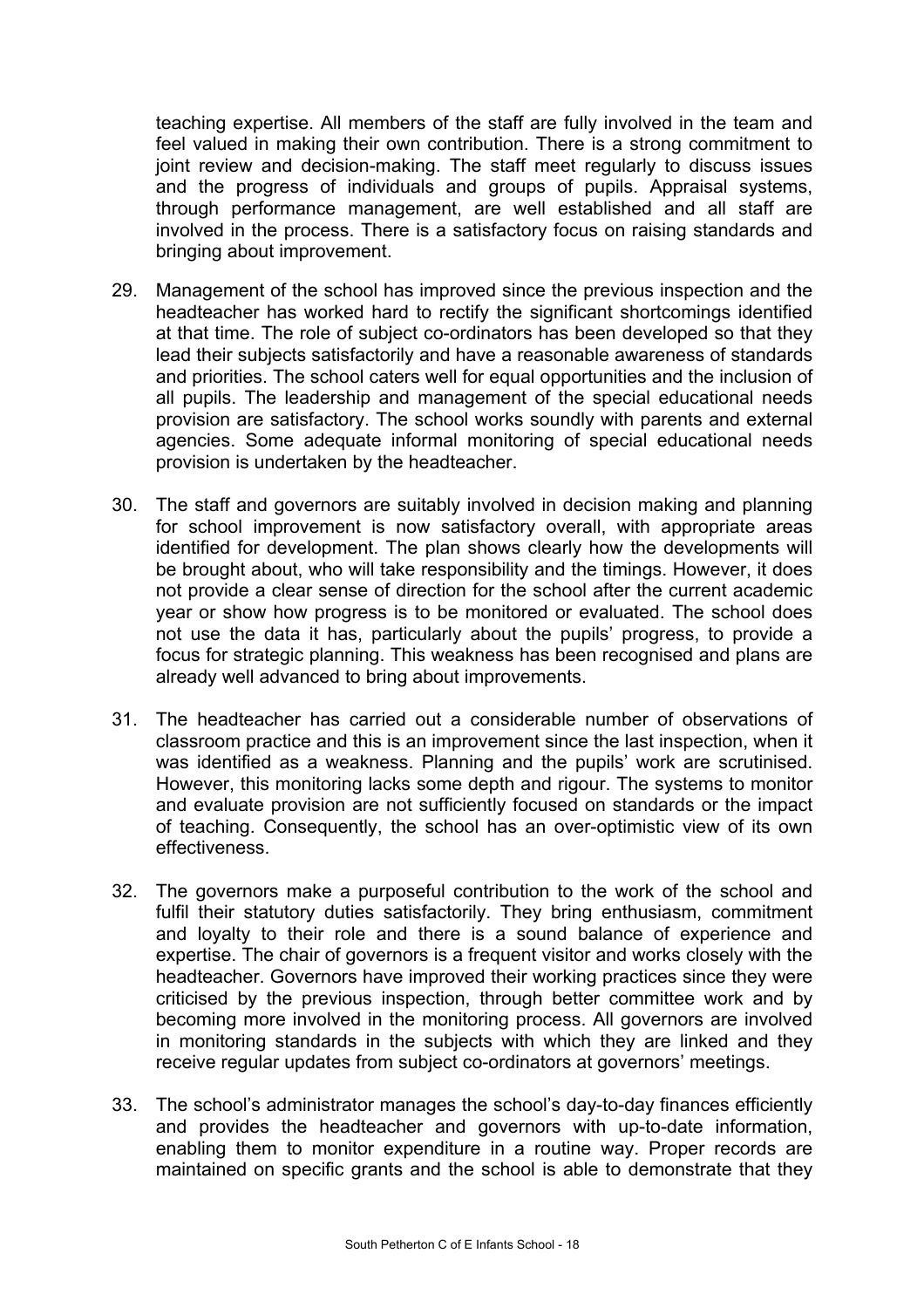are used appropriately. There is a sound understanding of how to gain the best value from the decisions they make. There is close liaison with the local education authority in seeking to ensure that the school gets good value for expenditure. The large balances kept from previous years were accumulated to maintain the level of support staff and for improvements to the accommodation and have been reduced to an appropriate level for the year 2004-05. Taking into consideration the quality of provision, the standards achieved, leadership and management and the below average income for a school of this size, it gives satisfactory value for money.

#### **Financial information for the year April 2003 to March 2004**

| Income and expenditure $(E)$ |         |  | Balances (£)                   |
|------------------------------|---------|--|--------------------------------|
| Total income                 | 233,446 |  | Balance from previous year     |
| Total expenditure            | 215,512 |  | Balance carried forward to the |
| Expenditure per pupil        | 3,123   |  |                                |

| Income and expenditure $(E)$ |         | Balances (£) |                                     |        |
|------------------------------|---------|--------------|-------------------------------------|--------|
| Total income                 | 233,446 |              | Balance from previous year          | 28,273 |
| Total expenditure            | 215.512 |              | Balance carried forward to the next | 46,207 |
| xpenditure per pupil         | 3.123   |              |                                     |        |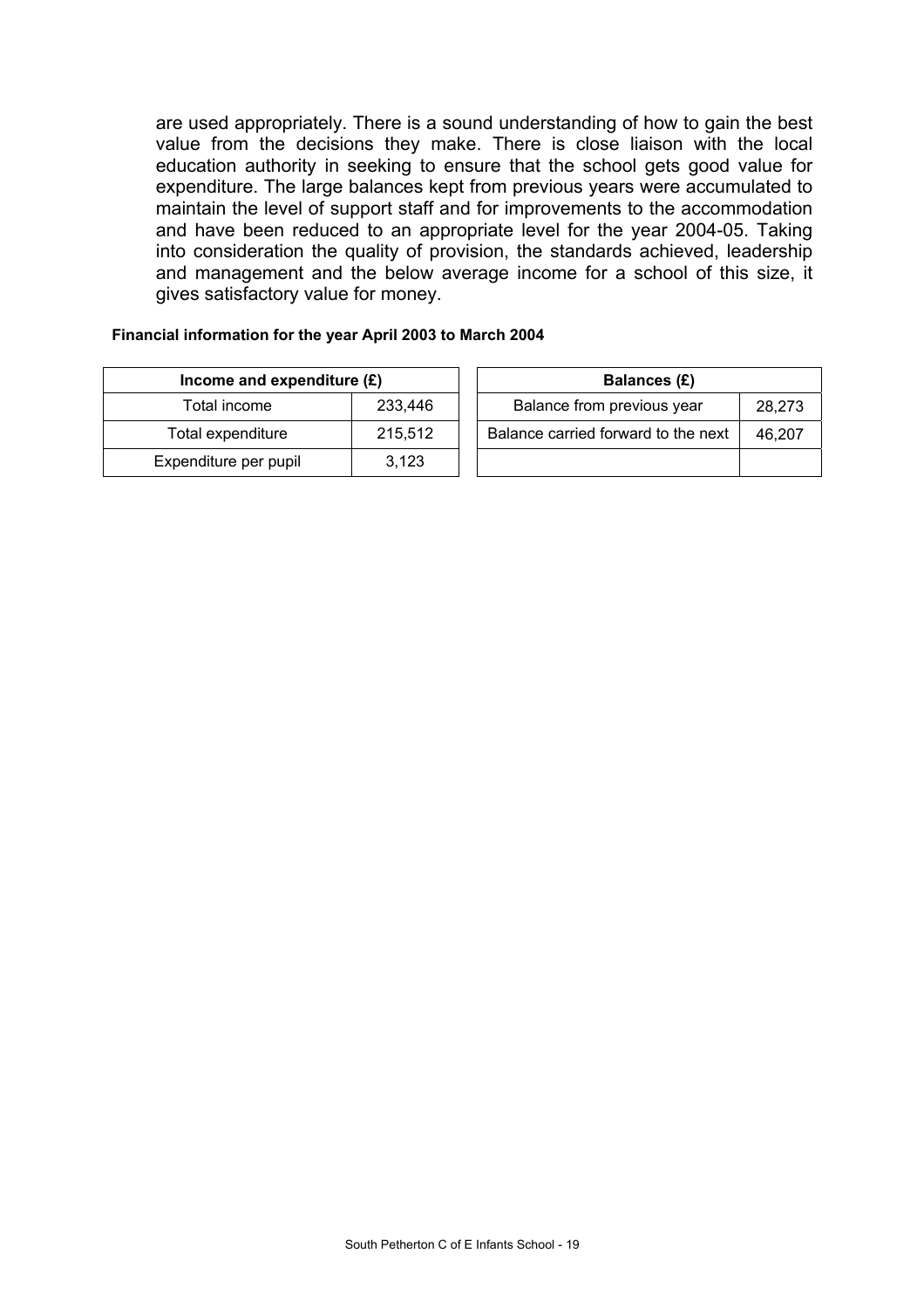# **PART C: THE QUALITY OF EDUCATION IN AREAS OF LEARNING, SUBJECTS AND COURSES**

# **AREAS OF LEARNING IN THE FOUNDATION STAGE**

The quality of provision is **satisfactory.**

#### **Main strengths and weaknesses**

- Initial assessment of children's attainment does not give a clear picture of what children know, understand and can do.
- Most children make good progress in number.
- Too often, the same worksheet is used for children of different abilities.
- Day-to-day assessment is very detailed but observations of children's play are not as good.
- There is no dedicated outdoor area for the reception children.

- 34. The children achieve satisfactorily overall, in all areas of learning, from their different starting points. The vast majority will reach the Early Learning Goals in all areas of learning by the time they start in Year 1. A few more-able children have made good progress, especially in mathematical development and communication, language and literacy, and are already working comfortably within the early stages of the National Curriculum.
- 35. Teaching and learning are satisfactory. The planning covers the six areas of learning well. However, it occasionally focuses on discrete National Curriculum subjects and children lose, to a degree, the rich cross-curricular nature of the Foundation Stage programme. Lessons are planned in some detail but play is not structured well enough to promote learning. The intentions of the lesson are too wide-reaching at times to be achieved in a single lesson. Staff demonstrate and explain quite well, for instance using straws to show simple addition and personally leading a singing session. But the same worksheets are often used for all children and, even though the less able get significant additional support, they find the tasks very difficult. Resources are used well, for example during a well managed outdoor session which promoted children's physical development and their independence well by allowing them to freely move around a good range of activities. However, in mathematics and language lessons the introduction is sometimes too long and consequently a few children lose interest.
- 36. Information about children's abilities on entry is varied. Extensive time is spent during September assessing the children but some information is not immediately productive, like testing numeral recognition. Because sufficient information on all six areas of learning is not available, the school finds it difficult to measure how much children have improved in the reception class. Day-to-day assessment of adult-led tasks is very detailed and the information used to plan the next stage in children's learning but observations of their play are less well thought through. Leadership and management of the Foundation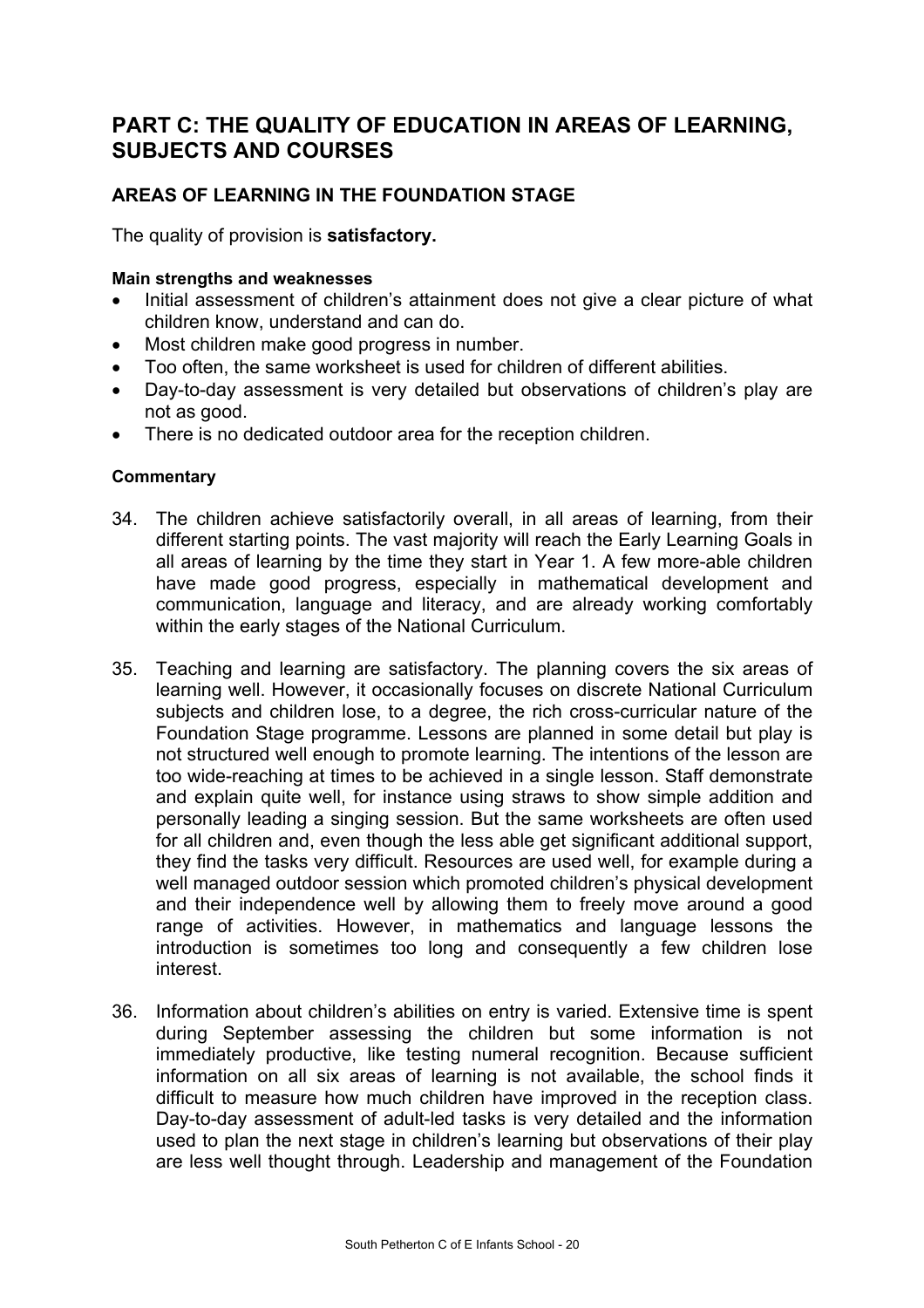Stage are satisfactory. There has been satisfactory improvement since the last inspection and children continue to make steady progress.

- 37. Children are happy in class, keen to learn and enjoy coming to school. Their **personal, social and emotional development** is promoted satisfactorily. The less able children find it difficult to concentrate for long periods of time and are occasionally fussy. Children are starting to share resources and work together. They work independently during outdoor sessions, making choices about what to do next.
- 38. In **communication, language and literacy,** children normally use words and phrases to communicate their thoughts and needs. They exchange ideas during play quite well but do not receive sufficient adult support during role-play to extend their language even further. They listen quite attentively to adults but occasionally call out answers during whole-class discussions. Children know how to use books and do so sensibly. They mostly identify their own name and know the sounds of some of the letters of the alphabet. The most able children are recognising a few words. 'Mark making' is strongly encouraged. Children undertake many writing exercises and frequently choose to work at the 'writing' table.
- 39. Children work hard in **mathematical development** lessons. They make good progress in their understanding of number, but other areas are less well developed. They all count, recognise and write the numbers to five accurately, with more able children working way beyond this. However, the children do not use their mathematical language enough during play, partly because adults do not join in their play often enough.
- 40. In **knowledge and understanding of the world,** the children understand that living things need food, drink and sleep to live. They asked very sensible questions of a parent who had brought in a live rabbit but the session went on too long for the concentration of the least able. The task challenged the most able to write about the rabbit in their own words and many succeeded. Children use the mouse to control the computer well. They identify sources of light on a worksheet and sequence pictures of the events of a day and stages in aging of people.
- 41. Children's **physical development** benefits from the recently completed adventure playground, where the children improve their balancing and climbing skills, and the well-organised outdoor sessions. In them, children move freely from tricycle and tractor riding to balancing on the swing bridge to painting with water. However, these sessions do not happen daily and there is no dedicated outdoor area for the children. Consequently, they do not always make the progress they could.
- 42. The children play imaginatively in the sand, talking about their play whilst building tunnels. They sing well and most beat the pulse of the song but they become over-excited when asked to move around the room to fast and slow beats. Children enjoy making things and show good cutting skills when creating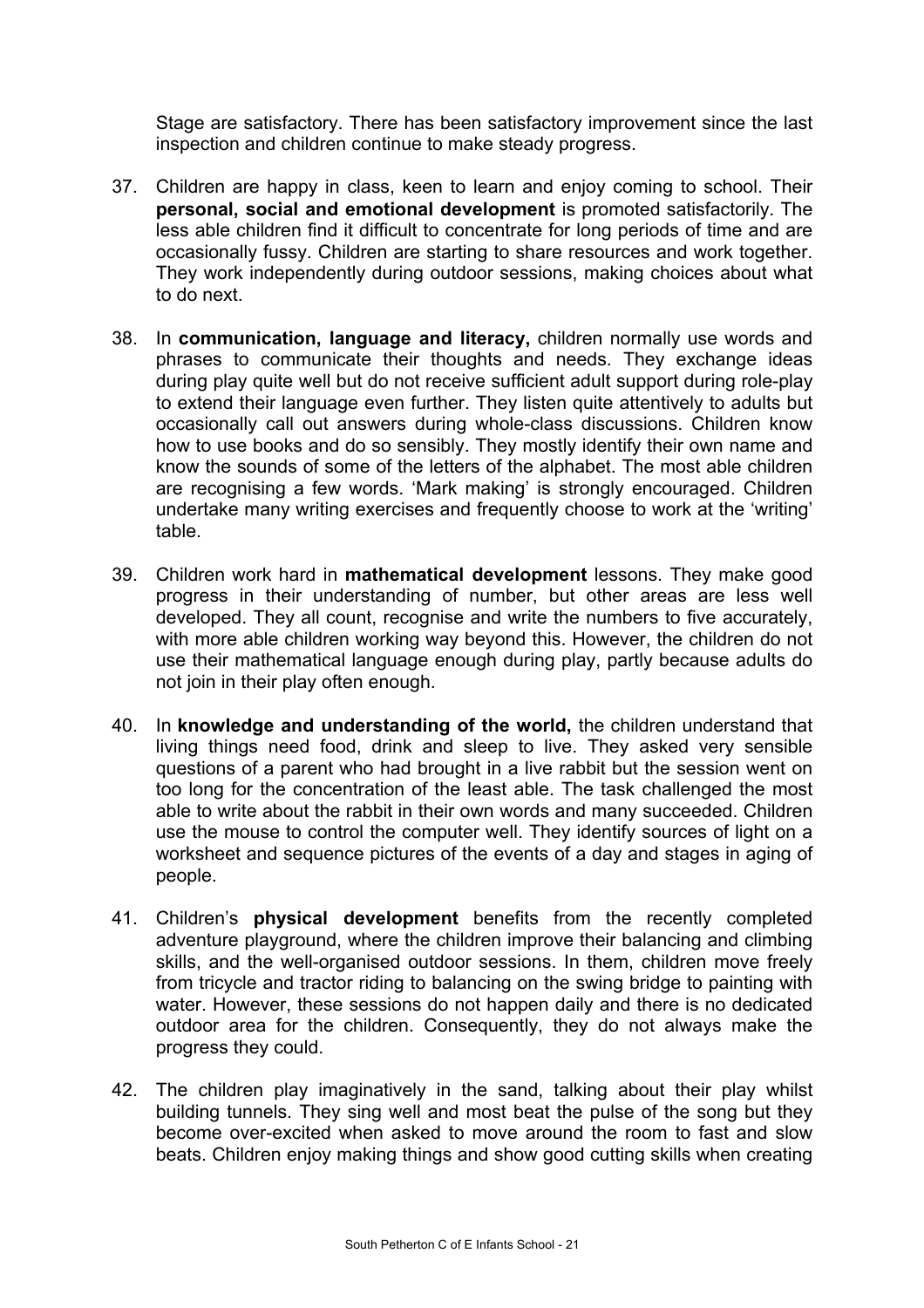a daffodil from junk materials. Their **creative development** is fostered satisfactorily.

#### **SUBJECTS IN KEY STAGE 1**

### **ENGLISH**

Provision in English is **satisfactory.** 

#### **Main strengths and weaknesses**

- The pupils do not always have equal opportunity to speak in discussions.
- The presentation of their work is good.
- The marking of pupils' work is not helpful to them in improving their work.
- Writing skills are developed well in science in Year 1.

- 43. Results in the national tests in reading and writing for pupils at the end of Year 2 have been mainly similar to the national average for some years, although there have been some years when standards were below average. By contrast, in the tests in 2003, results were well above the national average and the average of similar schools. In 2004, they were average in writing but below average in reading, as a small proportion of pupils reached the higher level. The standards of the pupils in Year 2 now are similar to the national average in speaking and listening but below in both reading and writing because the year group has a higher proportion of pupils with special educational needs. Overall, they are achieving satisfactorily and achievement is similar to the time of the previous inspection.
- 44. Many pupils are confident speakers who answer fluently and at length when asked questions and express their own ideas clearly and confidently. Most listen closely to what others are saying, although some boys have a tendency to shout out and are constantly eager to answer. Teachers do not always do enough to involve other pupils when they sit quietly without volunteering to answer and, consequently, they do not receive sufficient attention during discussions. The school develops the pupils' reading skills satisfactorily by structured teaching of the letter sounds and blends and by regular visits to the school library. Most pupils in Year 2 read familiar stories without help and the more capable pupils achieve above average standards because they read with expression, with due attention to punctuation. However, some have weak skills in working out new words and are not confident in using the sense of the text to support their efforts. The pupils have a sound knowledge of how to use reference books and of the index and contents pages. The library, with adequate non-fiction resources, is in a central position and the pupils use it regularly. However, class libraries of story books are rather sparse.
- 45. Most pupils place events in their correct sequence and write them as clear, recognisable sentences with capital letters and full stops. A few pupils achieve higher than average standards because, for example, they write at length, in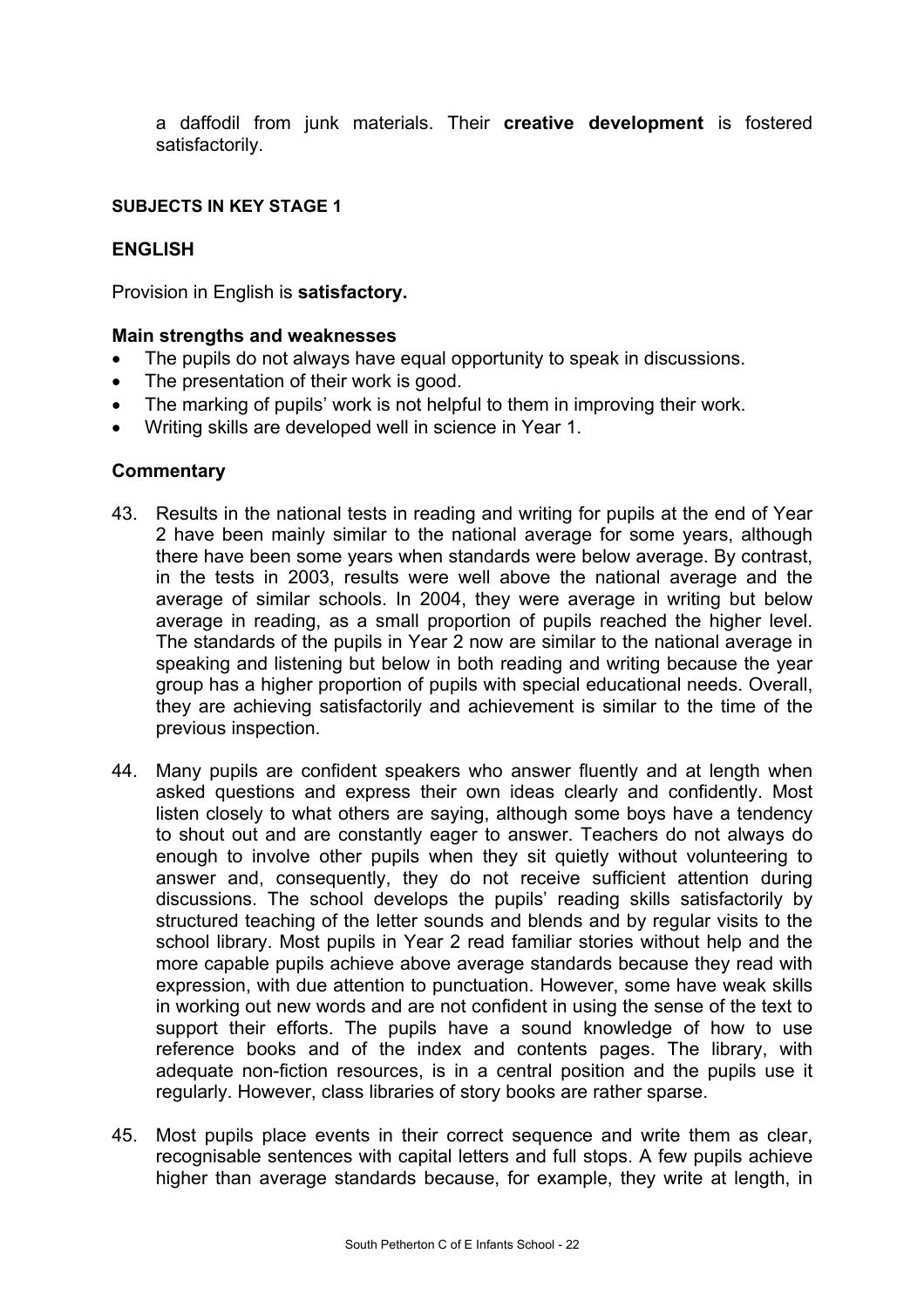well-constructed sentences and regularly use punctuation with accuracy. They are beginning to join their writing. While the less able pupils write some common words independently, they need support in spelling and in structuring their writing. The presentation of pupils' work is good; they take care and try their best.

- 46. The quality of teaching and learning is satisfactory overall throughout the school. The teachers have a suitable range of assessments and use this to plan further work for their pupils. Appropriate work is usually set for the different levels of attainment in the class and there is a calm working atmosphere in class. While the pupils with special educational needs and those whose first language is not English receive appropriate support in lessons and make satisfactory progress overall, those with special educational needs in Year 2 have done well. However, lessons sometimes go on too long so that the pupils continue to rehearse skills they already have. The strategy for setting targets for improvement in writing is at an early stage and many targets are too general to be useful. The marking of work is inconsistent; there is little that guides pupils towards improvement.
- 47. Leadership and management of the subject are satisfactory. The co-ordinator has an adequate knowledge of standards and there is a sound whole-school approach to tackling priorities. There is an appropriate method for tracking the pupils' progress in writing as they move through the school, enabling teachers to predict end-of-year test results reasonably accurately.

### **Language and literacy across the curriculum**

48. The development of literacy skills through teaching in subjects across the curriculum is satisfactory. There is an effective whole-school focus on developing speaking and listening skills across the curriculum and writing and reading are used and developed soundly in most subjects. However, while the science work in Year 1 successfully promotes the ability of the pupils to set out their work themselves, too many worksheets are used in Year 2 to build on this good practice.

## **MATHEMATICS**

The quality of provision is **satisfactory.** 

#### **Main strengths and weaknesses**

- The 'thinking skills' programme and good use of questioning by teachers has helped pupils explain their methods better.
- The most able pupils in Year 2 make rapid progress because they get challenging work.
- The school is not able to measure improvement easily for Year 2 pupils.
- There is no system for setting learning targets for each pupil.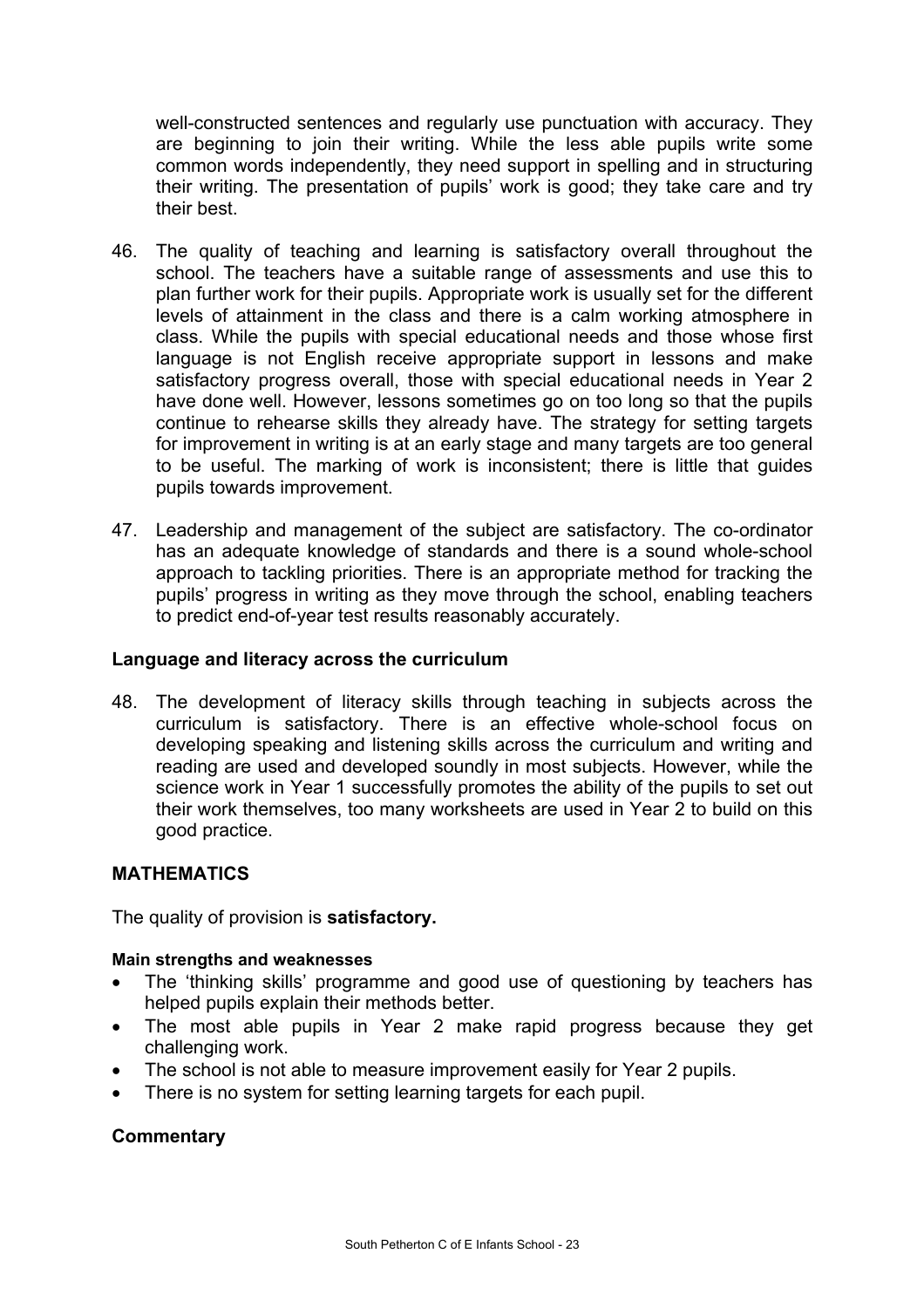- 49. In the 2004 national tests, the results of the pupils in Year 2 were average when compared with both all school and schools with a similar percentage of free school meals. The vast majority of pupils achieved the expected grade but the proportion of pupils scoring the higher grade in the test was far smaller than anticipated by the teacher assessments. Over a five year period pupils' scores have been rising steadily, though the scores of different year groups have varied considerably because each pupil represents about 4 per cent.
- 50. Pupils' attainment in Year 2 is below the national average. There is a higher than average proportion of pupils with special educational needs, who are making sufficient progress from their low starting point but who are unlikely to achieve the average grade, and few pupils are likely to achieve the higher grade. The most able pupils are moving forward at a fast pace because their tasks frequently challenge their thinking and their skills. From their individual starting points pupils' achievement is satisfactory overall.
- 51. Teaching and learning are satisfactory. Teachers use questioning well to encourage pupils to explain their methods, which aids their understanding. The 'thinking skills' programme also encourages this and gets pupils talking about mathematics and different methods. Tasks are set according to the abilities of pupils and therefore the more able are given more difficult work, while the learning of the least able is supported. The school does not have a system for setting pupils' individual learning targets, though it is developing one, and because of this not all pupils are sufficiently challenged. The pupils' work is marked and praise given where it is due, but the teachers' comments do little to move the pupils forward. Pupils' progress is assessed every half term and test data is analysed. However, the school does not know by how much these pupils have improved because it has no data on the attainment of current Year 2 pupils when they entered school and when they entered Year 1. The introduction and use of the Foundation Stage Profile in the reception class has improved this greatly.
- 52. Leadership and management are satisfactory. There has been satisfactory improvement since the last inspection. Pupils' rate of achievement has been maintained and the co-ordinator has started to monitor teaching and learning.

#### **Mathematics across the curriculum**

53. Pupils' use of their numeracy skills in other subjects is satisfactory. They use basic grid references in geography and make block graphs in many subjects to illustrate their findings. They frequently sort things by specific properties in science and they use positional words to describe what they are doing in physical education.

## **SCIENCE**

Provision in science is **satisfactory.** 

#### **Main strengths and weaknesses**

• The pupils achieve well in Year 1.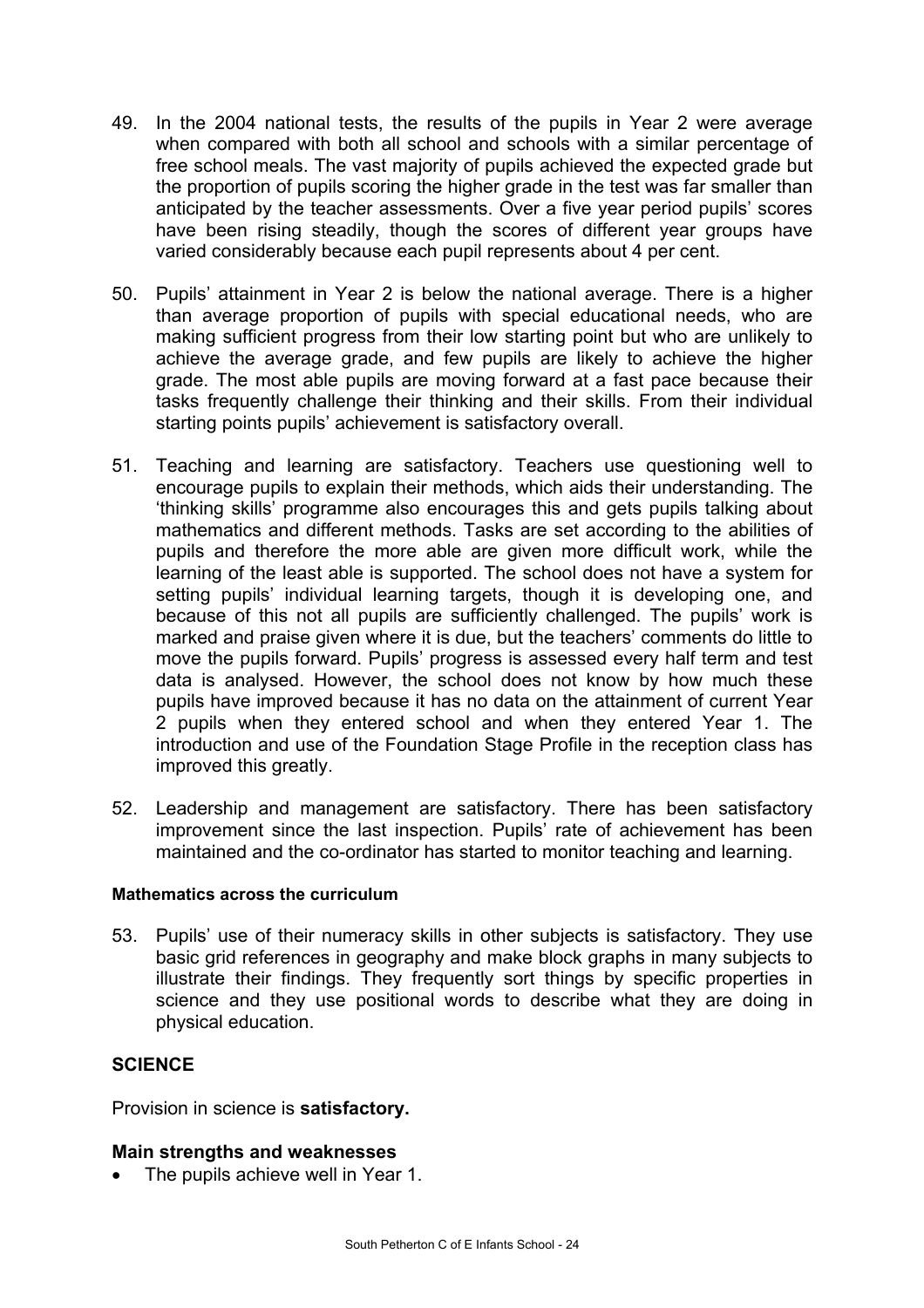• The good practice of pupils recording their work independently is not built on adequately in Year 2.

# **Commentary**

- 54. The results of the teachers' assessments in 2004 were below the national average because a lower proportion than nationally attained the expected level. This was particularly the case for scientific investigation and physical science, while standards were higher in life processes and materials. Results fluctuate from year to year because of the small number of pupils involved. The pupils presently in Year 2 are again working at a lower level than nationally because there is a high proportion of pupils with special educational needs and few who are working at the higher level. The pupils are nevertheless achieving satisfactorily, although they do not do as well as those in Year 1. Achievement overall has been maintained since the previous inspection.
- 55. The pupils in Year 2 have a secure understanding of topics such as healthy foods and the lifecycle of plants. They sort materials by their properties and carry out investigations into the effects of forces. Evidence taken from samples of previous work and discussion with pupils indicates that the overall quality of teaching and learning is satisfactory, although it is good in Year 1. The teachers use technology such as interactive whiteboards, microscopes and digital cameras in interesting ways. They set different levels of work for the different levels of attainment in their classes. The development of literacy and numeracy skills is satisfactory and is good in Year 1, where the pupils are encouraged to measure, observe and record their own findings. They predict the outcome of their investigations from their previous knowledge and draw simple conclusions from their results. While some of this good practice continues in Year 2, it is not developed well enough, particularly because much of the pupils' work is recorded on prepared worksheets.
- 56. The leadership and management of the subject are satisfactory. The coordinator has developed the use of scientific enquiry and this is having a positive impact on the way in which the pupils work and understand. She has a realistic understanding of where improvements are needed, although not of the full picture of standards throughout the school. Assessment procedures are satisfactory and teachers keep detailed records of their pupils' attainment in each topic.

## **INFORMATION AND COMMUNICATION TECHNOLOGY**

57. It was not possible to judge provision in **information and communication technology,** as no discrete lessons were being taught. However, it is evident from observing Year 2 pupils in other lessons and from discussions with them that their attainment is lower than expected for their age and their achievement is unsatisfactory. While they are able to find their way around the keyboard, this is very slow and they have a limited knowledge of the functions of the keys. While the pupils can change the style, size and colour of fonts, and type their own work on the computer, their ability to save and open files and programs and to print their work is lower than most pupils of their age. They have some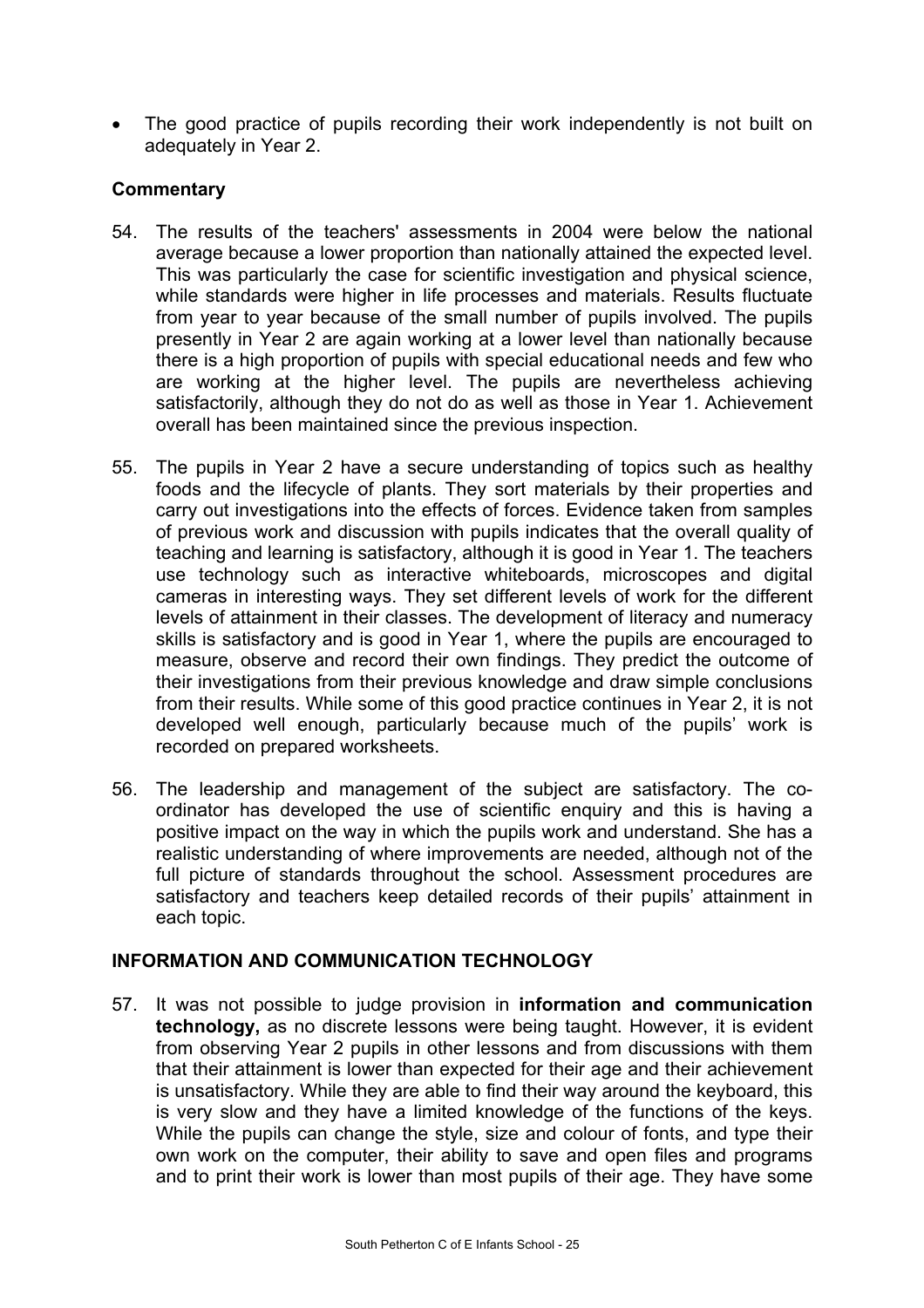experience of controlling the movements of a screen robot, but have had little opportunity as yet to use and analyse data. Standards are lower than they were at the time of the previous inspection.

58. Part of the reason for the pupils' underachievement is the previous lack, and unreliability, of equipment, which has recently been remedied. However, the pupils have not had, overall, sufficient access to the computers and little use was seen of the resources during the inspection. Nevertheless, there has been improvement recently because the resources have been enhanced and there is a satisfactory programme of work. The pupils have had some opportunities to use the newly-installed interactive whiteboard in Year 2 and this has captured their imagination. The use of the technology is improving and therefore the achievement of the pupils in Year 1 is better than that of Year 2. Leadership and management are satisfactory, as the subject leader has ensured that standards in the subject are now rising.

#### **Information and communication technology across the curriculum**

59. The use of information and communication technology across the curriculum is **unsatisfactory**. Although there are improvements, the resources are not often used as an integral part of teaching and learning. Some interesting resources such as a microscope and linked computer programs were evident in science in Year 1 and the pupils sometimes use word processing programs in their work in English. They use music programs for composition on occasion. However, the use of the technology in mathematics and other subjects is limited and the pupils report that they tend to use art and design and other programs when they have finished other work rather than as part of the curriculum in different subjects.

## **HUMANITIES**

#### **Geography**

The quality of provision is **good.** 

#### **Main strengths and weaknesses**

- Teachers have good subject knowledge and a personal interest in the subject.
- Pupils quickly learn to use the correct vocabulary to describe what they see.
- Good use is made of aerial photography.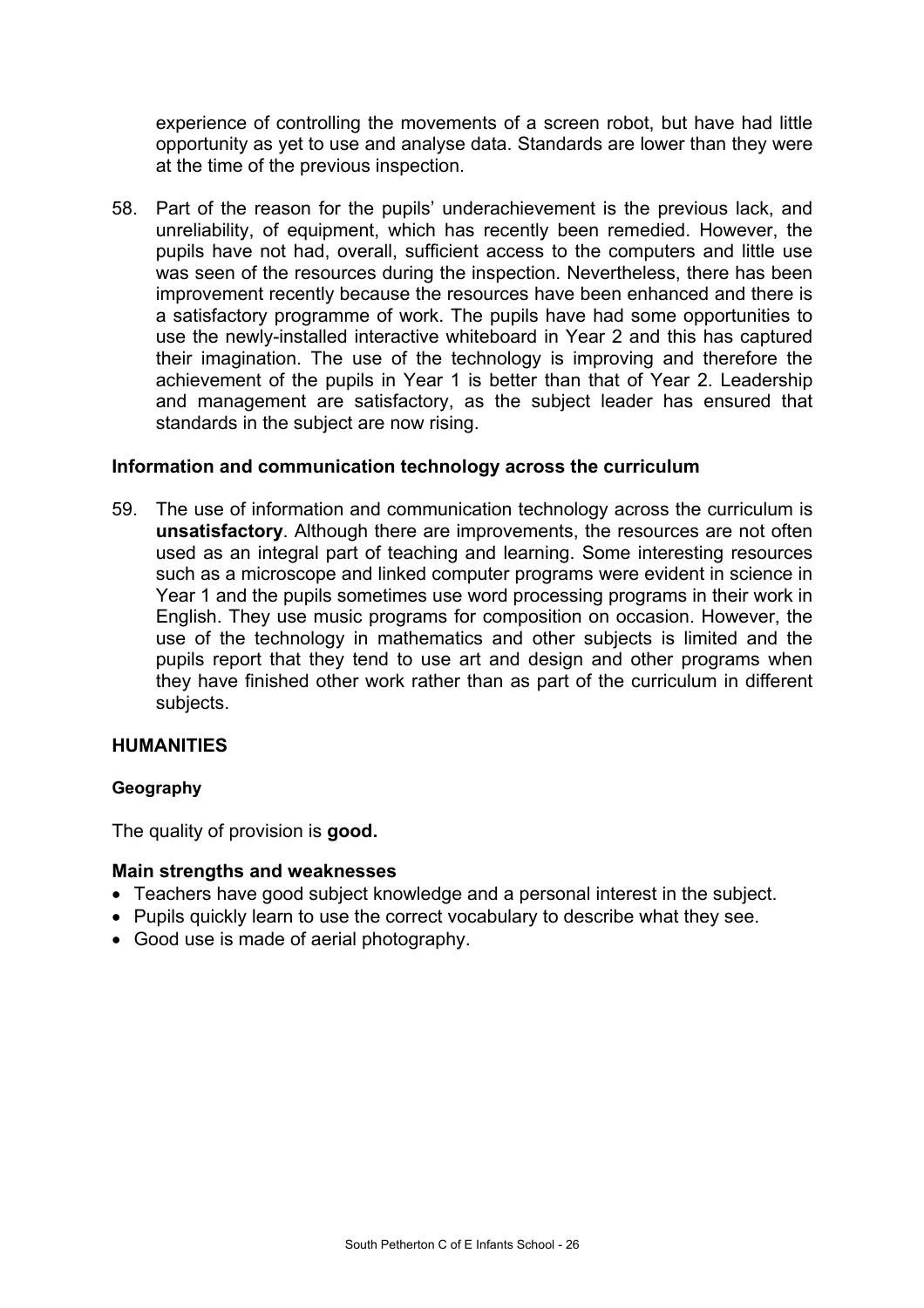#### **Commentary**

- 60. The attainment of the pupils in Year 2 is comparable with that in other schools, despite a high percentage of pupils with special educational needs in the class. The pupils carefully observe the good range of photographs of Scottish islands presented to them and pick out significant detail, like natural and manufactured objects. They quickly adopt technical terms to describe what they see. Life on an island is thoughtfully contrasted with life in their village. All pupils achieve well from their different starting points.
- 61. Teaching and learning are good. Precise questioning by the teacher encourages the children to consider the problems of living on an island, like health care and schooling. Aerial photographs are used well to help pupils pick out details of land use and to transfer this information to basic maps. All pupils succeed because much of the work is recorded in pictures and maps rather than in writing. Leadership and management are satisfactory. No judgement can be made on improvement since the last inspection because geography was not inspected in depth last time.
- 62. No **history** lessons were seen during the inspection because the teaching of the subject alternates with geography and so no overall judgement can be securely made about provision. The available evidence indicates that pupils' attainment in Year 2 is similar to others of their age and that they achieve well. Well-planned topics help pupils consider their past as babies and young children. Later, they compare life in the past with their current situation, for example bath time routines. They also know about major events and some famous people of the past. Their pictures and writing are stimulated by the good array of resources made available for them to feel and use. More able pupils write very well, whilst less able pupils receive support to record their thoughts in picture or writing. The curriculum is good and helps pupils achieve well. Visits to places of historical interest and walks in the locality further develop children's understanding of life in the past.

## **CREATIVE, AESTHETIC, PRACTICAL AND PHYSICAL SUBJECTS**

#### **Music**

Provision in music is **good.** 

## **Main strengths and weaknesses**

- The pupils achieve well and reach higher standards than expected for their age.
- The teachers have good subject knowledge which they use well.

#### **Commentary**

63. The pupils make good progress and achieve well because the teaching they receive is knowledgeable and enthusiastic. The teachers have a good understanding of the way in which pupils of this age develop musical skills and appreciation and build on these with precision. The activities are focused but enjoyable, move on with a rapid pace and involve all, although occasionally a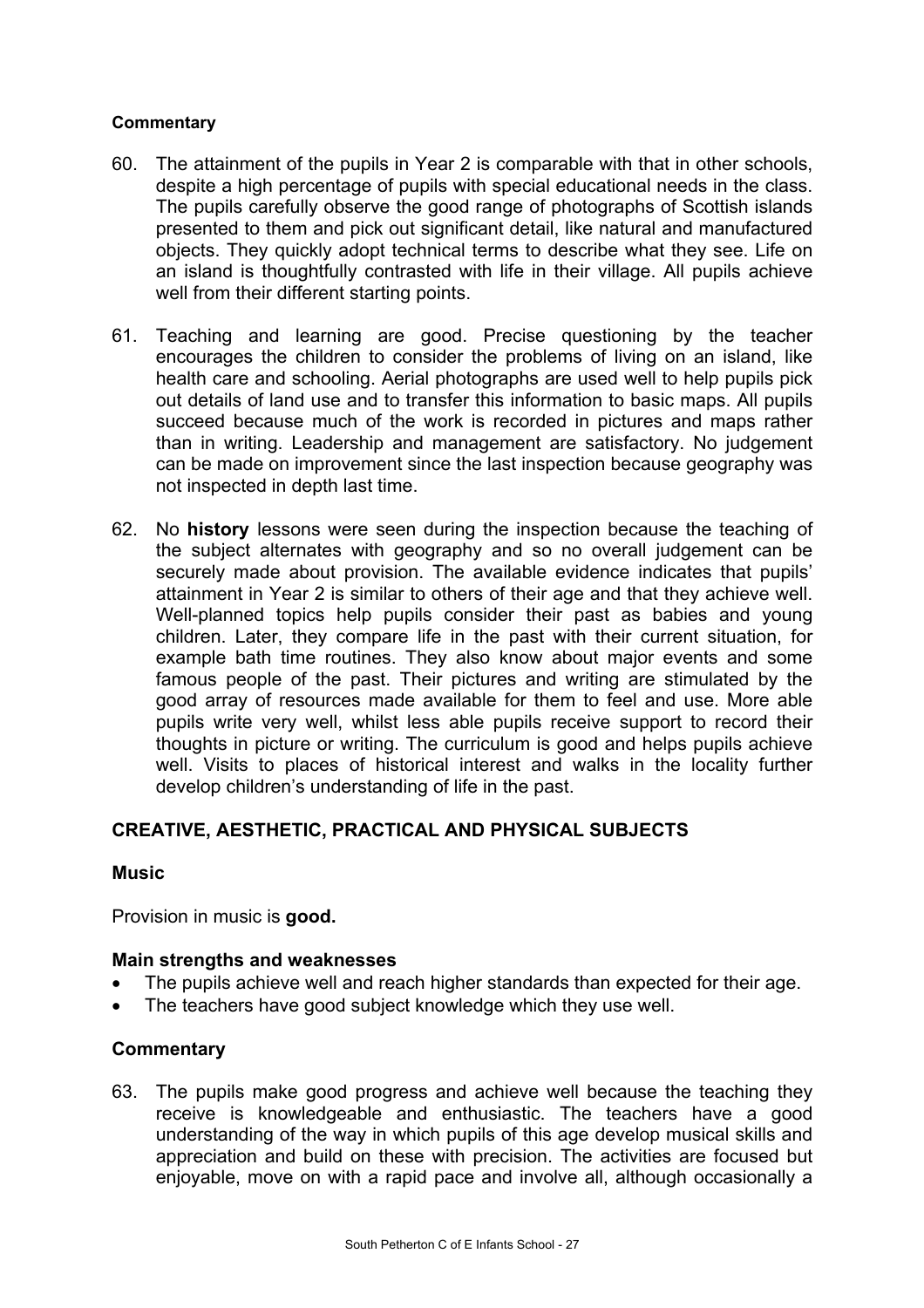group of boys dominates the discussion. Lessons are a good balance of activity so that the pupils develop their appreciation of a variety of music, such as 'The Four Seasons' by Vivaldi in Year 1 or 'La Mer' by Debussy in Year 2. The lessons move at a brisk pace, developing rhythm, knowledge of instruments and the pupils' own singing rapidly.

- 64. As a consequence, the pupils sing well; their voices are tuneful and unforced. Those in Year 2 enjoy using physical gestures to demonstrate different ways in which pitch can change. They sing in rounds, most being able to hold their own part of the melody. The pupils talk thoughtfully and with maturity about the music they hear and develop mental pictures and narratives as they consider it. They remember with pleasure listening to 'Scheherazade' by Rimsky-Korsakov. They have a good sense of rhythm and the Year 1 pupils already use simple notation for the quite complex rhythms they clap. Achievement and teaching have improved since the previous inspection. Leadership and management of the subject are good and ensure that there is a good programme of work and high expectations of the pupils' achievement.
- 65. No lessons were observed in **art and design** or **design and technology** and only one in **physical education,** and therefore no judgement can be made on provision. Little of the pupils' work in **art and design** was on display, so it is not possible to make an overall judgement on standards. The pupils have studied the way in which Vincent Van Gogh used hot and cold colours and have attempted to use his techniques in their own work. However, the topic and medium used were not conducive to this technique and the results demonstrate little influence. Nevertheless, the portraits and the work based on the Ancient Egyptian funerary masks show a competence similar to other pupils of their age.
- 66. Standards in **design and technology** in Year 2 are comparable with the work of other pupils of that age, as was the case at the time of the previous inspection. The pupils have designed their own wheeled vehicles, using pictures and plans to show their intentions. They list and collect the resources they require, considering the properties of the materials. This links soundly with their work in science. The pupils have worked in groups to construct wheeled vehicles, using correct vocabulary such as 'axles' confidently. They evaluate the success of their work, where they found the most difficulty and how they overcame any problems. However, they have a limited experience of working with a wide variety of materials, such as food, and a range of mechanisms.
- 67. Only one lesson, of dance with Year 1, was seen in **physical education** during the inspection so no secure judgements can be made about standards and provision. The Year 2 pupils report that they enjoy their lessons and know how to handle the apparatus safely. They have a good awareness of the need for exercise and its effect on their bodies. They understand that the 'Rise and shine' sessions get their brains 'ready for learning'. The curriculum fulfils the requirements of the National Curriculum. Visiting sports coaches, for example for cricket and rugby, develop pupils' skills and enhance the curriculum for them.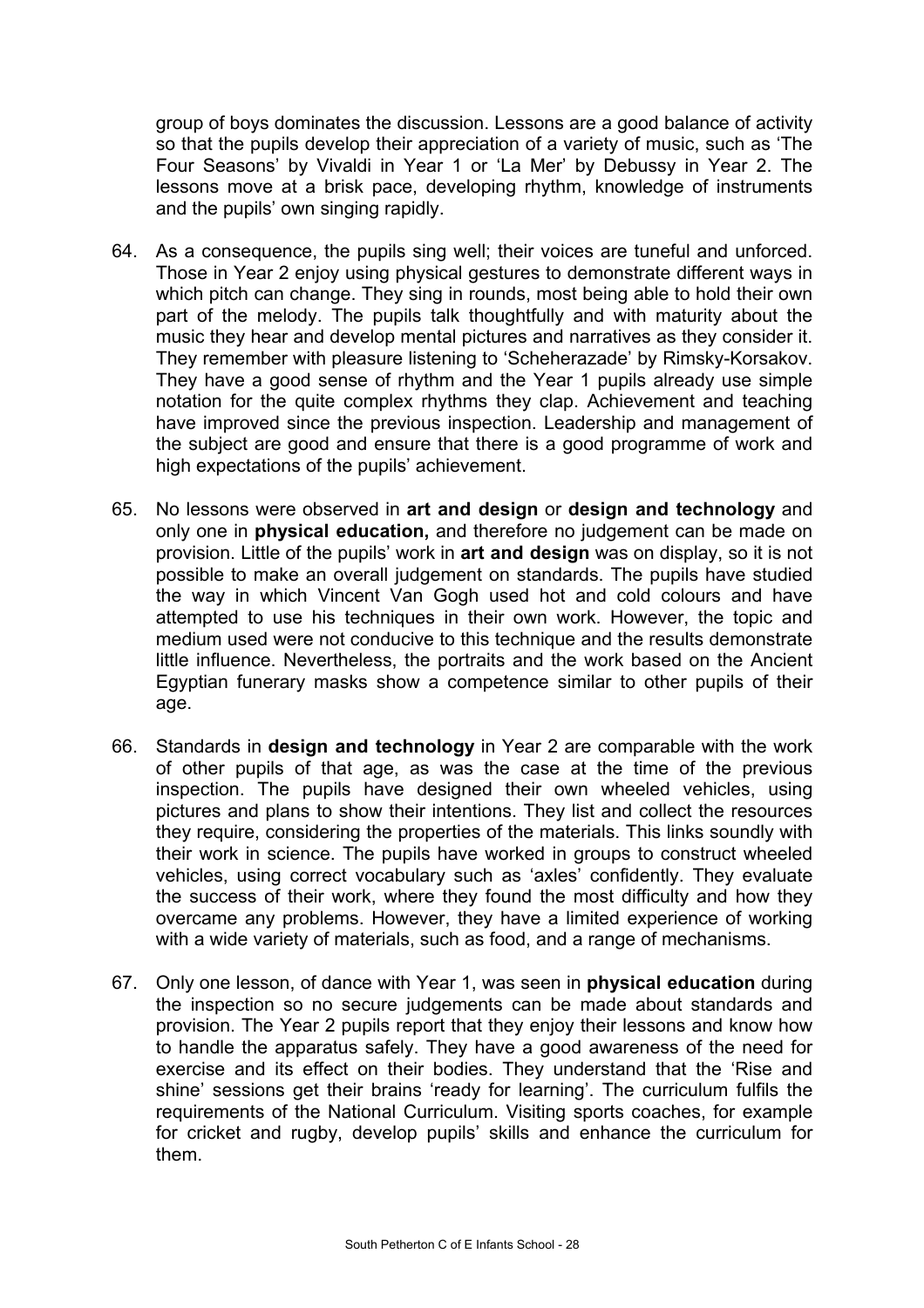### **PERSONAL, SOCIAL AND HEALTH EDUCATION AND CITIZENSHIP**

68. Only one lesson was observed in personal, social and health education and therefore no judgement can be made on provision. The curriculum is well planned and produces positive outcomes. It incorporates clear messages on behaviour, caring and friendship as well as important points about healthy living and repeats them in each age group. These are understood and followed consistently by the pupils. They are friendly to visitors, staff and each other, have positive attitudes to work and follow a healthy life style. The lesson observed provided the pupils with a satisfactory understanding of the importance and value of working together.